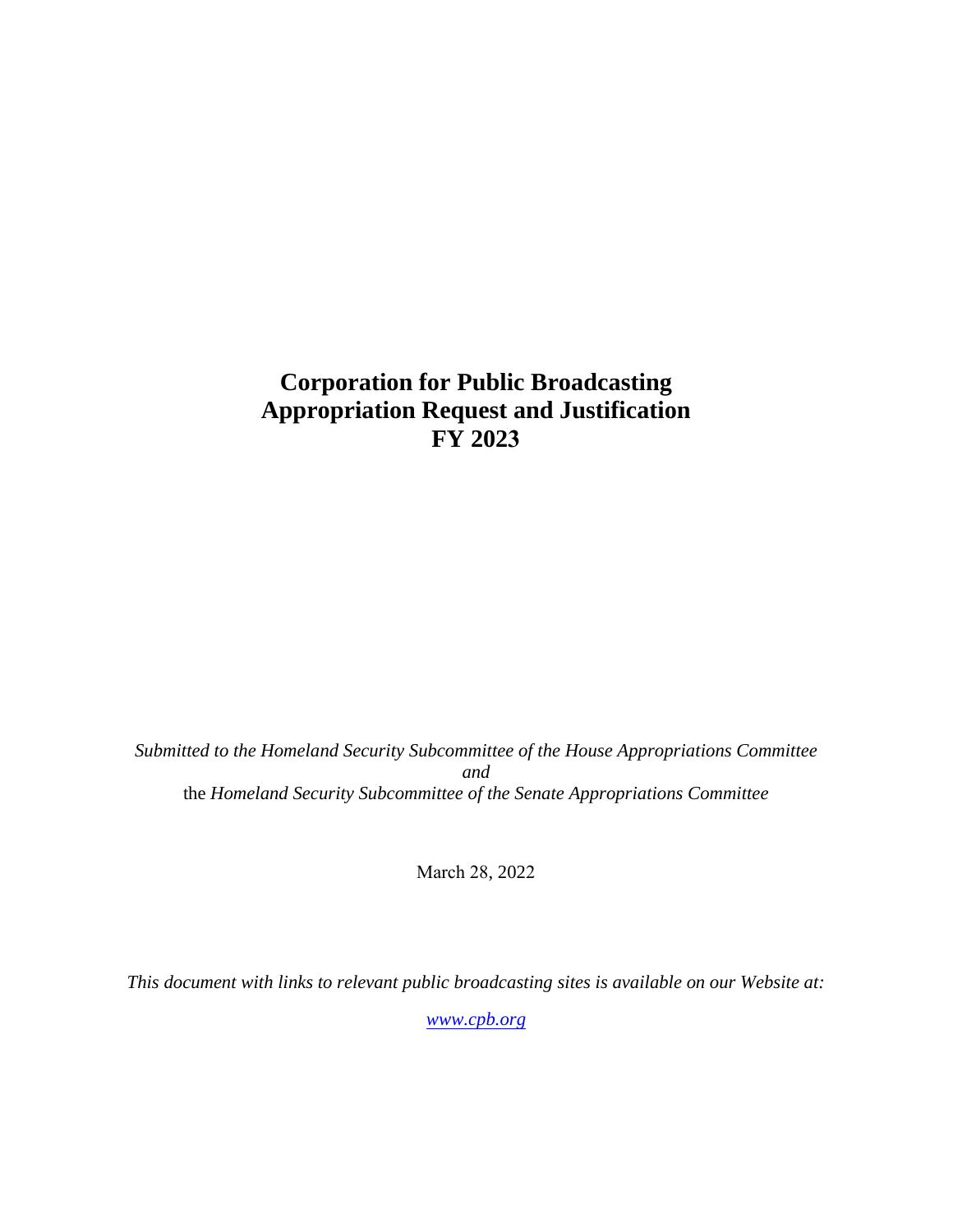# Table of Contents

| Section I- CPB Fiscal Year 2023 Request for the Department of Homeland<br>Security's FEMA IPAWS Next Generation Warning System (NGWS)  3 |  |
|------------------------------------------------------------------------------------------------------------------------------------------|--|
|                                                                                                                                          |  |
|                                                                                                                                          |  |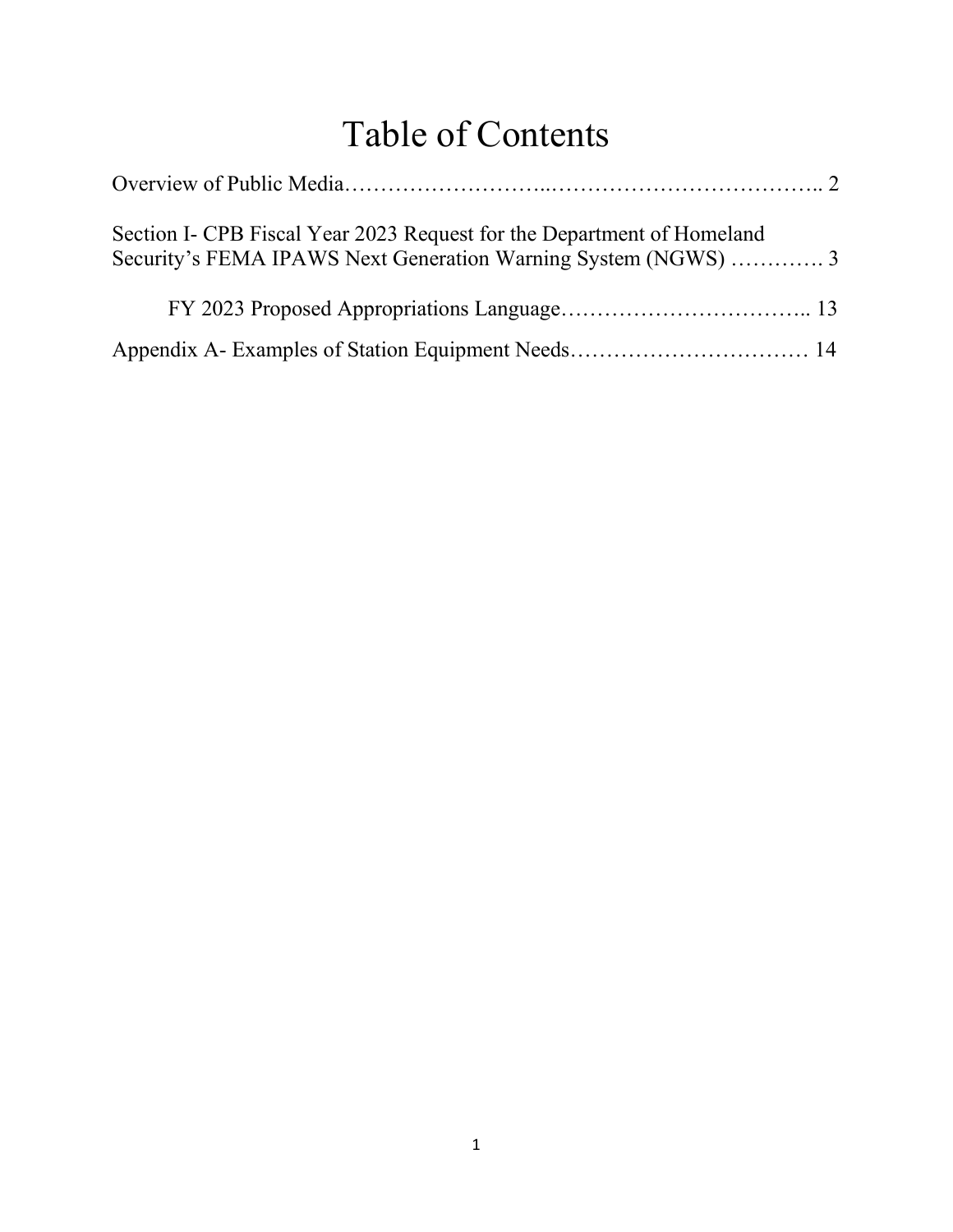## **Overview of Public Media**

Since the 1920s, people across the United States have launched public broadcasting services in their communities to champion the principles of diversity and excellence of programming, responsiveness to local communities, and service to all.

Today's public media system reaches nearly 99 percent of the U.S. population over-the-air with free educational, news and public affairs programming and public safety services. Public media utilizes broadcast and digital platforms to provide essential public services to rural and urban communities.

The Corporation for Public Broadcasting (CPB) supports 396 grantees, representing 1,187 public radio stations and 158 grantees representing 356 public television stations. These independently operated noncommercial, non-profit local public television and radio stations are each licensed by the Federal Communications Commission and overseen by a local governing body. Public media's infrastructure provides the broadest, nationwide communications platform, delivering educational, informational, and public safety services to the American people.

Public media creates and distributes content that is by, for, and about Americans of all backgrounds, and its service fosters dialogue between and among the American people. In addition to the critical local journalism that provides information to help communities respond to and recover from natural and humanmade disasters, public media stations provide essential public safety and emergency alert services that help prepare and protect vulnerable communities. In a world where there are numerous outlets for information, public media continues to be America's most trusted and reliable institution for news and educational programming.

Public television and radio stations have long played an integral role in our nation's emergency alert system, and the partnership between PBS, NPR and local stations provides unsurpassed resilience for of our nation's public safety systems. With a national-local structure, public media entities can distribute national, state, and regional emergency alerts, and provide encrypted, geotargeted alerts to local communities in times of need.

The COVID-19 crisis has demonstrated how the public media system provides universal access to indispensable education, information, and public safety services to all Americans, including in unserved and underserved areas. Simply put, the public broadcast telecommunications infrastructure provides an essential lifeline to news and public affairs, community resources, critical health and public safety information, and the education needs of our nation's children.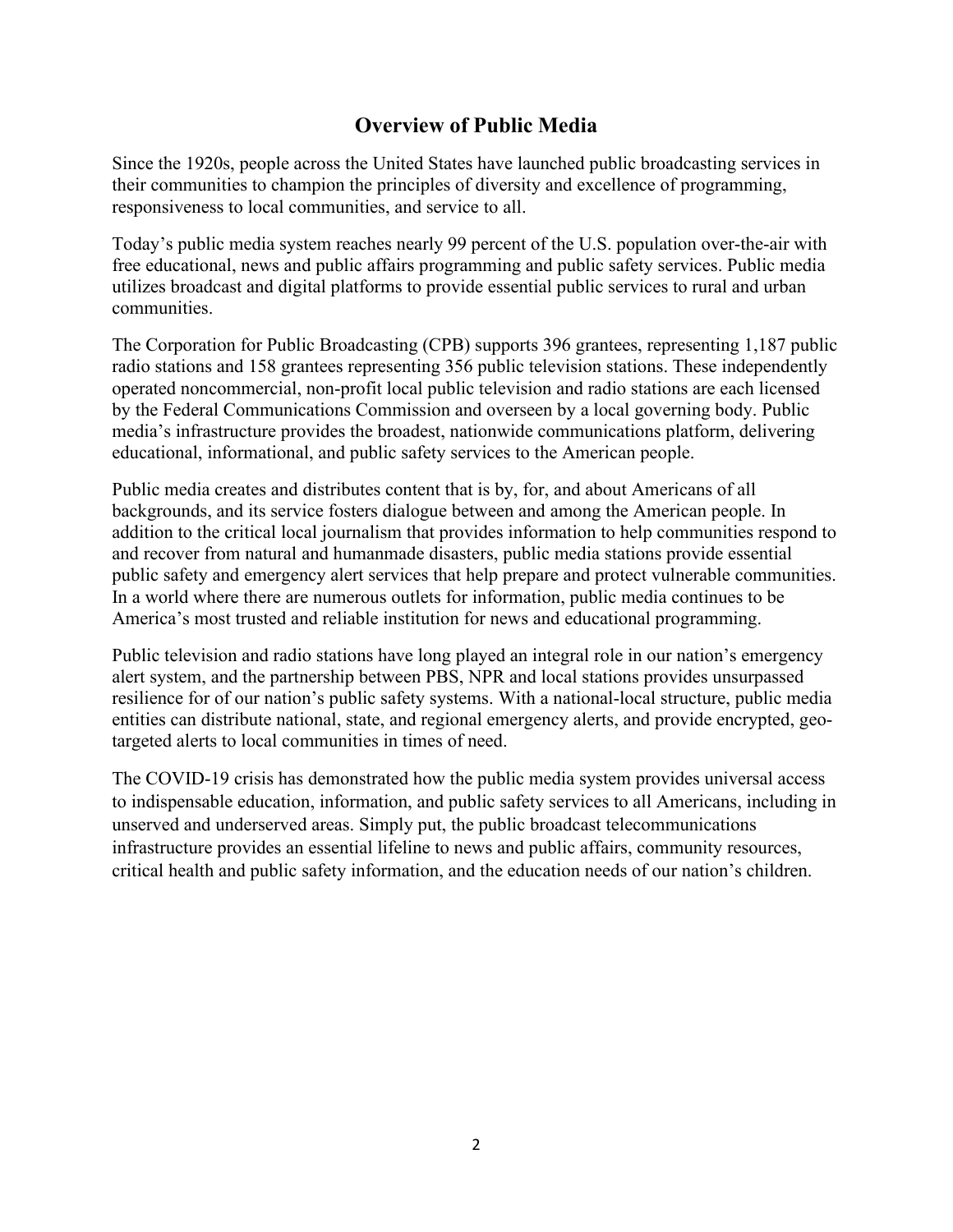## **Section I- Department of Homeland Security Next Generation Warning System (NGWS) Funding Request**

#### **CPB Supports a \$40 million request for the Next Generation Warning System (NGWS) in FY 2023**

The Corporation for Public Broadcasting is grateful for Congress' FY 2022 support of \$40 million for the Next Generation Warning System (NGWS). These funds are critical in helping public media stations replace and harden their communications infrastructure.

Today, we join the public broadcasting community in supporting a continued \$40 million appropriation in FY 2023 for the Next Generation Warning System (NGWS) within the U.S. Department of Homeland Security's FEMA Federal Assistance Grants account. As part of the Integrated Public Alert and Warning System (IPAWS), this competitive grant program will utilize public broadcasting to enable the expansion of alert, warning and interoperable communications and the incorporation of emerging technology in those activities, consistent with the recommendations in the *Modernizing the Nation's Public Alert and Warning System* report from the FEMA National Advisory Council, February 15, 2019.

NGWS would allow for public telecommunications entities, as defined in 47 USC 397(11), to procure, construct and improve transmission and other public safety-related equipment, software, and services, including ATSC 3.0, datacasting and MetaPub. This will result in enhanced alerting and warning capabilities that serve all Americans.

#### **Public Media's Role in Public Safety**

Combined, public television and public radio stations reach nearly 99 percent of the American population. With its nearly ubiquitous reach, Congress and first responders recognize public media stations as a critical component of our nation's public safety network. Since September 11, 2001, CPB has invested in building local station capacity to assist emergency service providers. Currently, in many states and local communities, public media stations' digital and broadcast infrastructure provide a backbone for emergency alert, public safety, first responder and homeland security communications services.

In 2006, Congress passed the WARN Act, which established a voluntary system that allows cellular phone companies to notify their subscribers of imminent threats to life or property. Pursuant to the Act and subsequent FCC rules, the PBS WARN program was initiated to enable all public television stations to send every Wireless Emergency Alert ("WEA") out over every public television transmitter to provide a "hardened, redundant" alternate path for the cellular companies' connection to the alerts. Since 2013, public television has been an essential partner in the WEA system, helping to ensure that every alert reaches every person. Public television stations are established lifesaving forces in their communities, even for people who might never turn on a television.

PBS WARN recently completed a total system overhaul to ensure compliance with the FCC's WEA Report and Order 16-127, which mandated improvements to the WEA system. This update enabled PBS WARN to continue to provide a reliable backup to the WEA system at the FCC's current specifications and also provided new, supported equipment to each public television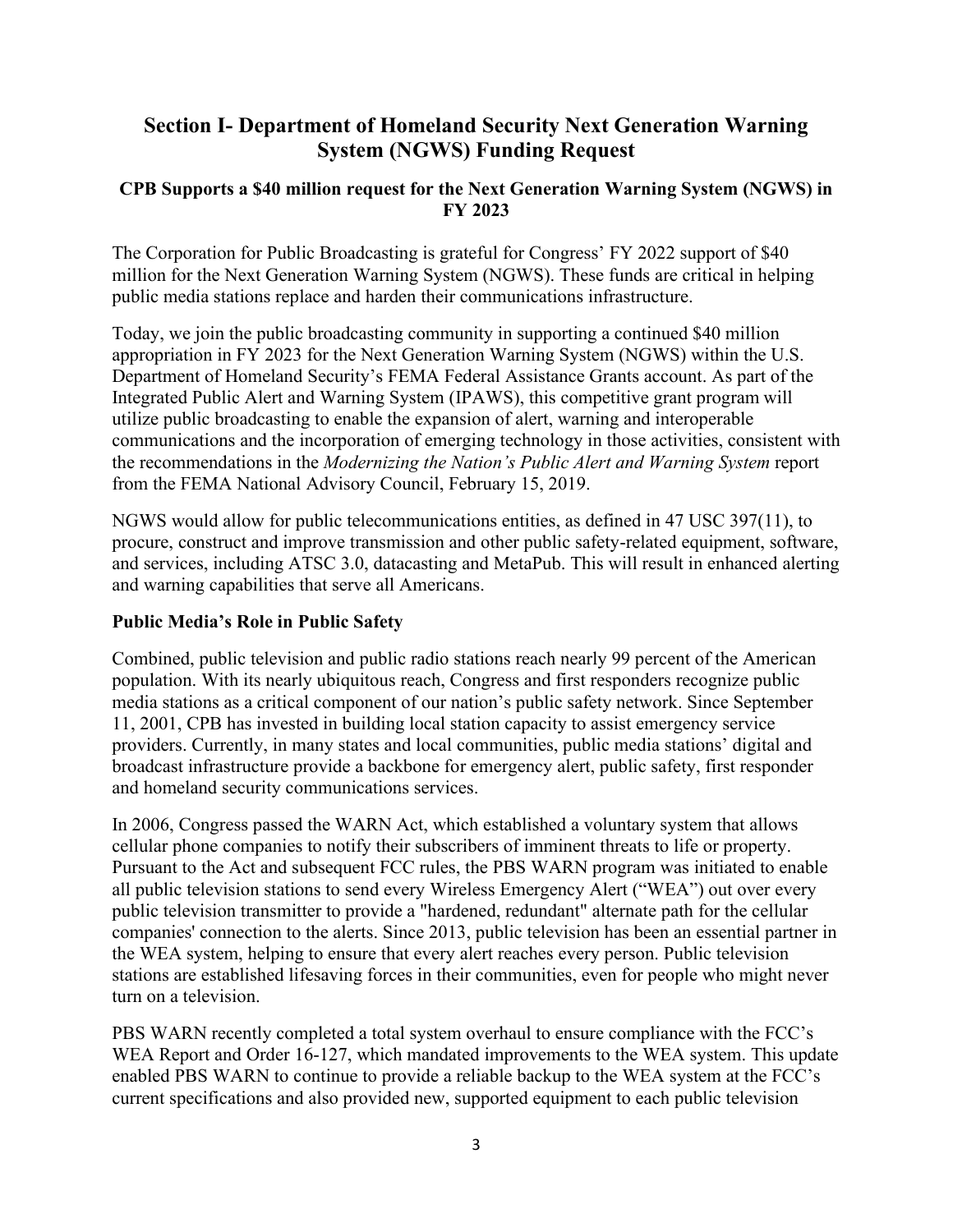licensee. These improvements will serve as a starting point for stations to expand their public safety footprint, and the NGWS grant program will leverage this existing infrastructure to enhance and expand public safety services.

In March 2016, the FCC's Communications, Security, Reliability and Interoperability Council's (CSRIC) Working Group 2: "Emergency Alerting Platforms" acknowledged the importance of public broadcasting to alert dissemination, stating "PBS WARN is a safeguard to ensure delivery of the WEA, even in the event that a cybersecurity or other event disrupts the primary WEA delivery path."<sup>[1](#page-4-0)</sup>

In June 2018, the FCC's CSRIC Working Group 2 issued a final report on "Comprehensive Reimaging of Emergency Alerting."[2](#page-4-1) Section 6.4 of the Report identifies three ways NextGen (ATSC 3.0), and specifically public television, can support and improve emergency alerting. Section 6.4 of the Report states:

"PBS and local public television stations play a crucial role in protecting communities by using datacasting to deliver essential information to individuals and first responders. These benefits are all made possible by public broadcasting stations' unique reach, reliability, and role across America, and are especially vital in rural and underserved areas."

The Report further states, "we believe that PBS stations and first responders can find even more ways to identify and utilize opportunities presented by ATSC 3.0."

The February 15, 2019 report, *Modernizing the Nation's Public Alert and Warning System* from the FEMA National Advisory Council, truly cements the importance of public broadcasting's role in public safety and identifies a need for continued partnerships, recommending that FEMA encourage "use of public broadcast capabilities to expand alert, warning, and interoperable communications capabilities to fill gaps in rural and underserved areas."[3](#page-4-2)

The Public Radio Satellite System® (PRSS), managed by NPR, receives a national EAS feed directly from FEMA to send Presidential emergency alerts to local public radio stations, including NPR Member and non-member stations. NPR/PRSS is also named as a resource in at least 20 states' emergency plans, according to the FCC. [4](#page-4-3) Many of the public radio stations in these twenty states serve as Primary Entry Point (PEP) stations. The PRSS network includes almost 400 interconnected stations, which serve 1,247 local public radio stations. This large

<span id="page-4-0"></span><sup>&</sup>lt;sup>1</sup> CSRIC VI, Working Group 2, Emergency Alerting Platforms: WEA Security Sub Final Report. March 2016. [https://www.fcc.gov/about-fcc/advisory-committees/communications-security-reliability-and](https://www.fcc.gov/about-fcc/advisory-committees/communications-security-reliability-and-interoperability#block-menu-block-4)[interoperability#block-menu-block-4](https://www.fcc.gov/about-fcc/advisory-committees/communications-security-reliability-and-interoperability#block-menu-block-4)

<span id="page-4-1"></span><sup>&</sup>lt;sup>2</sup> CSRIC Final Report on "Comprehensive Re-imaging of Emergency Alerting." June 2018. <https://www.fcc.gov/files/csric6wg29junereportcomppdf>

<span id="page-4-2"></span><sup>3</sup> Modernizing the Nation's Public Alert and Warning System Report from the FEMA National Advisory Council, February 15, 2019. [https://www.fema.gov/media-library-data/1550587427456-](https://www.fema.gov/media-library-data/1550587427456-30d4179ee4fa8b97ecf4ab6bee76ace6/NAC_IPAWS_Subcommittee_Final_Report.pdf)

[<sup>30</sup>d4179ee4fa8b97ecf4ab6bee76ace6/NAC\\_IPAWS\\_Subcommittee\\_Final\\_Report.pdf](https://www.fema.gov/media-library-data/1550587427456-30d4179ee4fa8b97ecf4ab6bee76ace6/NAC_IPAWS_Subcommittee_Final_Report.pdf)

<span id="page-4-3"></span><sup>&</sup>lt;sup>4</sup> [https://www.fcc.gov/public-safety-and-homeland-security/policy-and-licensing-division/alerting/general/state-eas](https://www.fcc.gov/public-safety-and-homeland-security/policy-and-licensing-division/alerting/general/state-eas-plans)[plans](https://www.fcc.gov/public-safety-and-homeland-security/policy-and-licensing-division/alerting/general/state-eas-plans)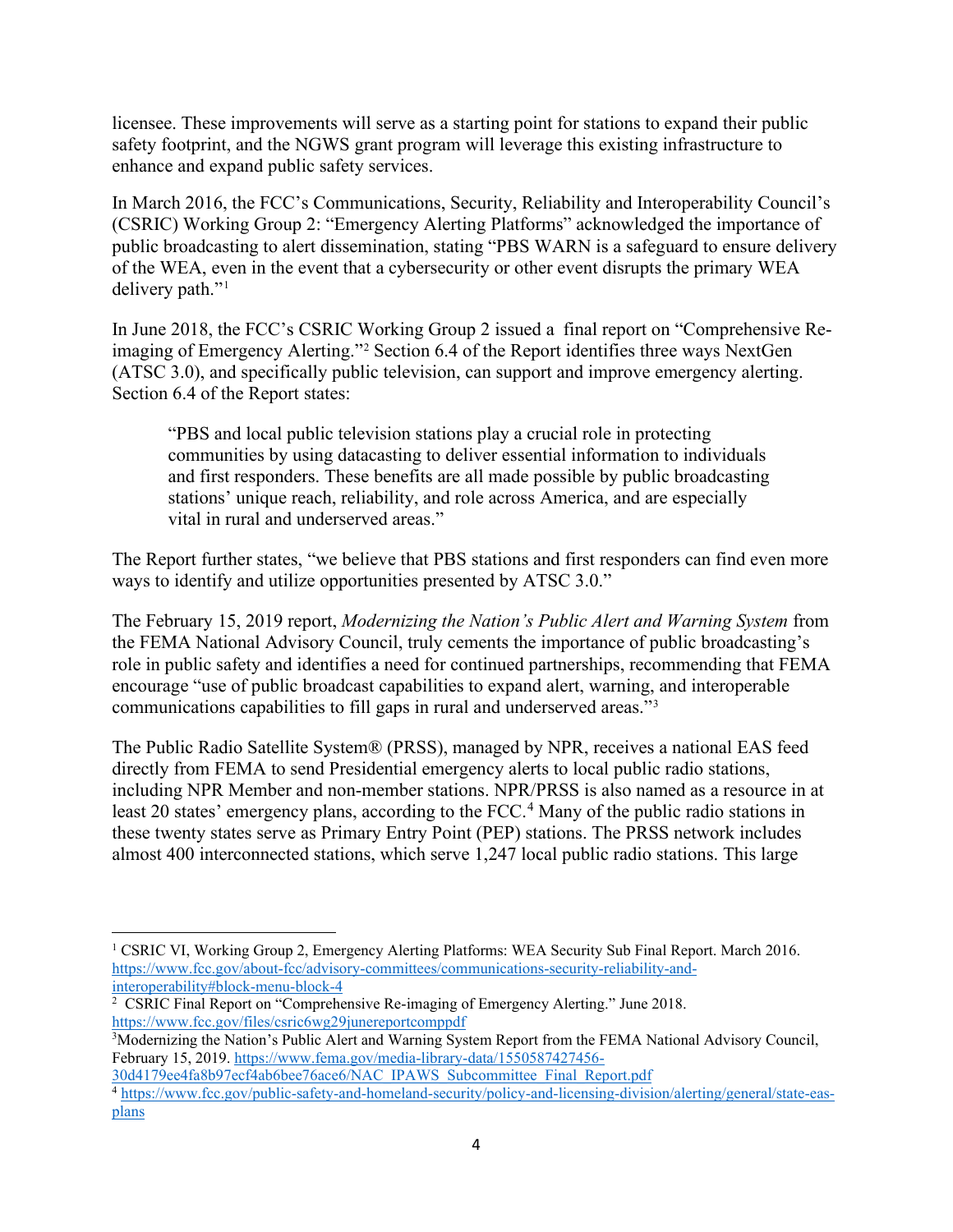national network supports secure, reliable communications during emergencies without relying on the Internet, which may be offline or unreliable.

During the past eight years, NPR/PRSS, with financial support from CPB, has been helping public radio stations implement MetaPub technology so they are capable of sending text and image metadata simultaneously with their live radio broadcasts.<sup>[5](#page-5-0)</sup> For example, the emergency alert information from state, regional and local emergency officials, such as tornado and hurricane warnings, evacuation routes, and COVID-19 information, can be heard and seen on mobile phones, HD radios, "connected car" smart dashboards, smart home speakers and other radio data system displays, and via online audio streaming. Today, approximately 10 percent of interconnected public radio stations have the capability to issue live text alerts using the MetaPub system in the event of a natural or humanmade disaster.



*The first MetaPub alert for a non-weather event was issued by WVIK-FM, in Rock Island, Illinois. The station, which serves the Quad Cities area and is a licensee of Augustana College, alerted listeners and viewers to COVID-19 information.*

In cooperation with the Rock Island County, Illinois, Emergency Management Agency ("EMA"), WVIK (pictured above) is the primary relay station for emergency information concerning the Exelon Quad Cities nuclear power generating station. In the event of an emergency at the nuclear plant, the county agency will contact station personnel, and the station will broadcast the EMA message.

Initial grants from CPB enabled MetaPub equipment to be installed at stations in California, in parts of the Midwest, including "Tornado Alley," and in stations serving the Gulf Coast and southeastern United States. Funding for the Next Generation Warning System would provide all

<span id="page-5-0"></span><sup>&</sup>lt;sup>5</sup> Metadata is descriptive information about programming (it could be station identification, logo, program, air date, topic, host or reporter names, photos, graphics, maps and the format could be text, images or links).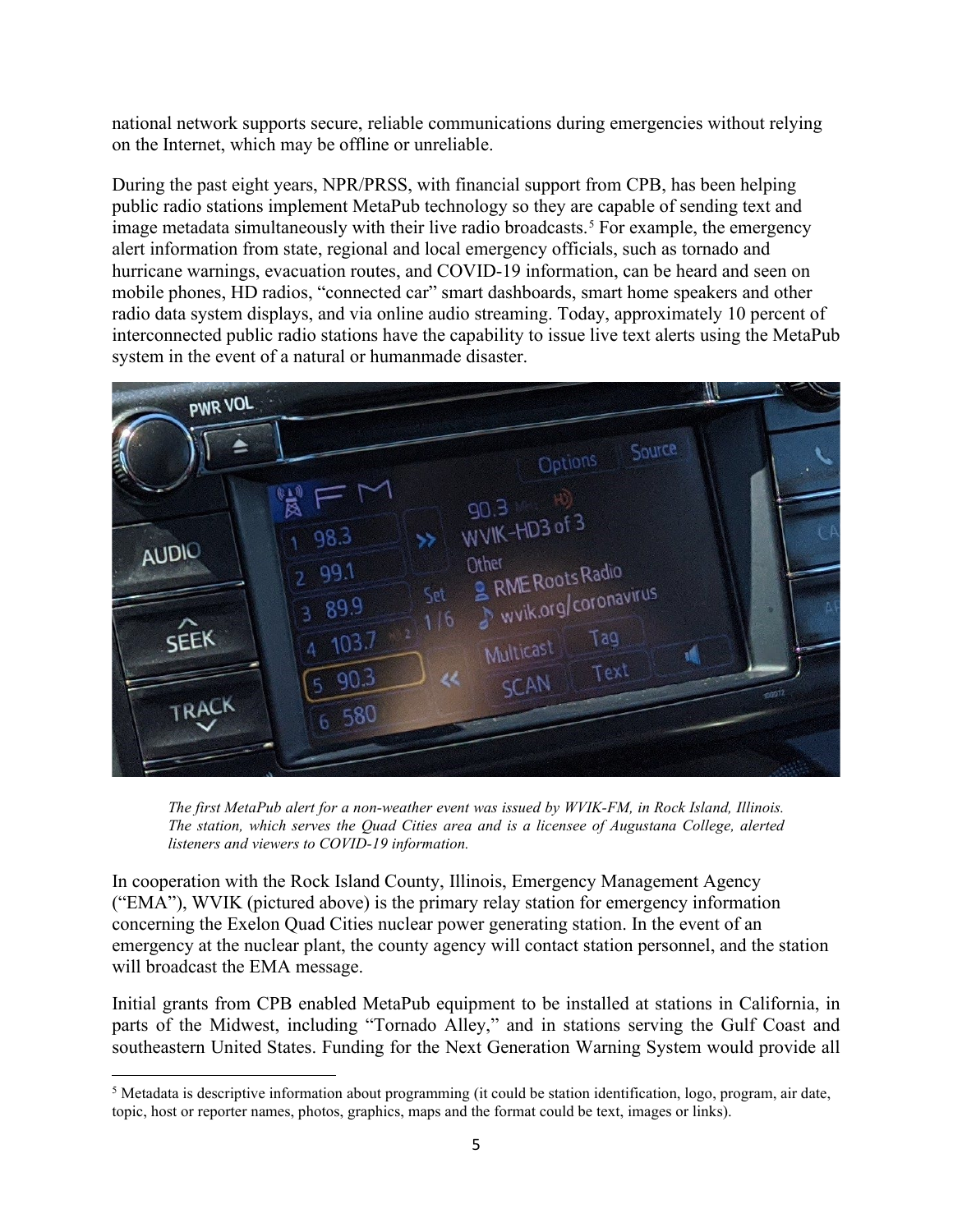public radio stations with access to funds to install MetaPub, enabling them to issue and disseminate enhanced local and regional alerts specific to their communities. The installation for the remaining stations across the country would cost between \$8.5 million and \$10 million, or about \$15,000 per station.



 *Hurricane test alert by Miami-based WLRN on car dashboard screen.*

From a programming perspective, public radio stations keep their audiences informed continuously during disasters across broadcast and digital platforms. For example, when natural disasters fall short of triggering an EAS alert, public radio stations still provide local weather alerts, announcements from local officials, and information on where residents can access emergency services.<sup>[6](#page-6-0)</sup>

In rural and remote areas, public media is often the only source of local news and public safety information, and native-owned public media stations serve some of the most remote and least connected areas in the nation. These stations partner with the tribal governments, local public safety officials, local health agencies, and Regional Bureau of Indian Affairs offices to distribute essential health and safety information. For example, KBRW-AM in Barrow, Alaska is the only broadcast service available in an area of more than 90,000 square miles. The station airs programming and announcements, in English and Inupiat, from the Borough School District, health department and local hospital and police departments. Without stations' broadcast infrastructure, many Americans, especially those in rural areas, would lack access to lifesaving information and public safety alerts.

Public radio also requires funding to support the refurbishment and maintenance of state and regional public radio networks. These networks enable local stations to expand their reach statewide or regionally by connecting multiple transmitters by satellite. Similar to the national

<span id="page-6-0"></span><sup>6</sup> NPR's comments to the Federal Communications Commission on "Amendments to Part 4 of the Commission's Rules Concerning Disruptions to Communications." December 6, 2021.

https://ecfsapi.fcc.gov/file/1206157775505/NPR%20Resilient%20Networks%20NPRM%20Comments.pdf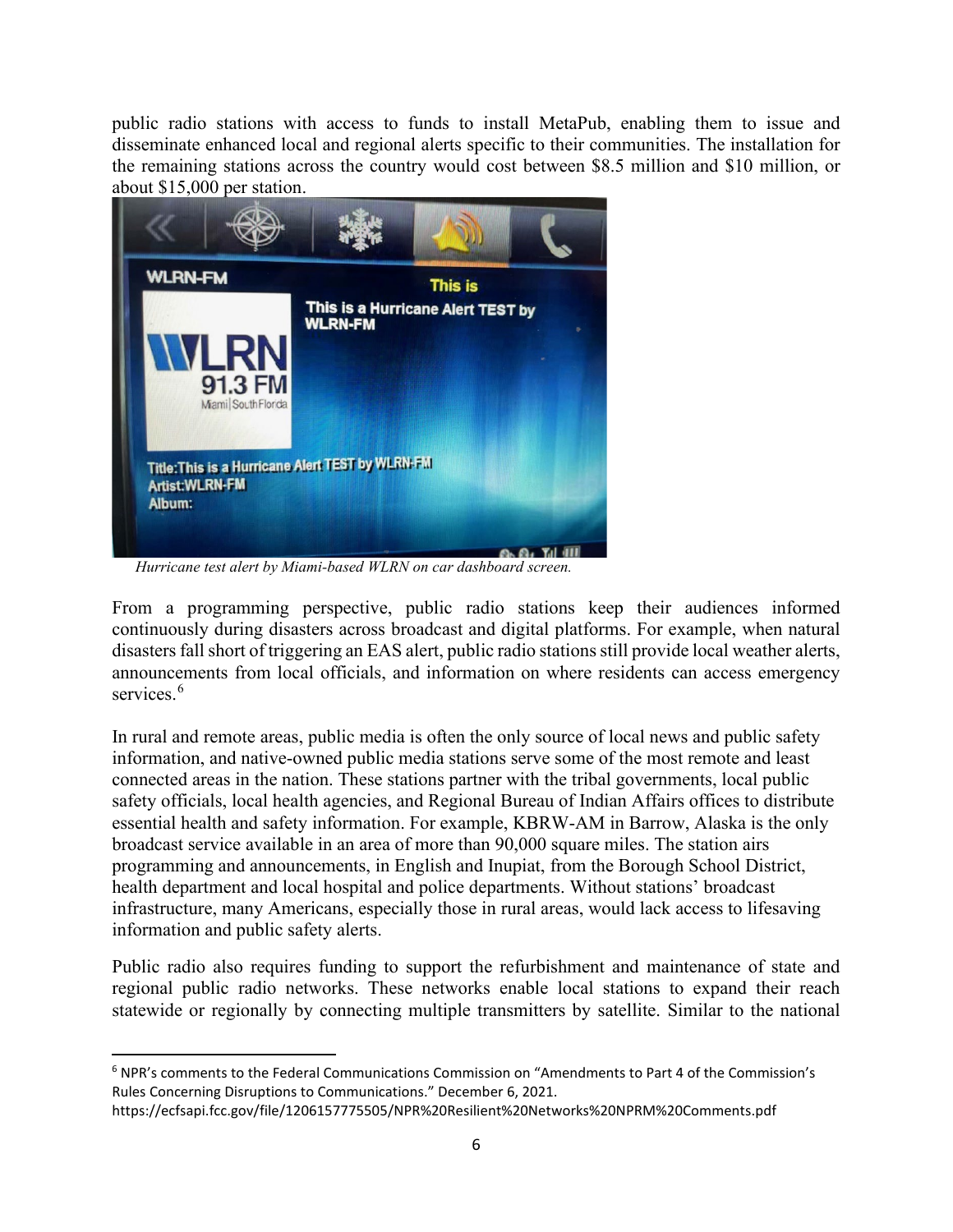interconnection system, each regional network is a critical communications link to rural, underserved communities across America – especially during emergencies.

#### **Public Safety Station Examples**

Between March 12, 2020 and January 18, 2022, more than 13,091 WEAs have been issued by state and local authorities and transmitted over the PBS WARN system in different parts of the country. Approximately 654 of those alerts were for COVID-19, harnessing for the first time the reach and ubiquity of mobile device communications to address a pandemic.

The University of North Carolina Center for Public Television ("UNC-TV") uses its statewide broadcast network, livestreaming capabilities, and digital platforms to provide vital information to the public. UNC-TV is a crucial link between public officials and the more than 10 million North Carolina citizens before, during and after emergencies. This essential service includes:

• UNC-TV Transmission Sites: Over 40 Federal, State, and Local agencies, including law enforcement and emergency management organizations, depend on 20 UNC-TV towers for their communication systems.

• UNC-TV Distribution Networks: The UNC-TV microwave radio infrastructure serves as the critical backbone for the State Highway Patrol and North Carolina Emergency Management communication networks.

• UNC-TV Emergency Broadcasts: UNC-TV broadcasts, streams, and distributes vital emergency information accessible via various media and digital platforms. This information includes North Carolina Emergency Operations Center briefings from the Governor and other National, State and Local authorities.

Nearly 10 years ago, WUFT-FM (Gainesville, FL) and the collaboration of public media stations throughout Florida created the Florida Public Radio Emergency Network or "FPREN," which provides public media with the tools to deliver comprehensive public safety and emergency communications across broadcast and digital platforms to support listeners, emergency management officials, and first responders. FPREN has provided real-time multimedia content to public media in Florida for various severe weather events, including Hurricanes Irma, Michael, and Matthew. Two years ago, FPREN expanded its service to include the South Carolina Emergency Information Network.

WWNO-FM in New Orleans is MetaPub enabled and links to the NOAA/NWS forecast stream so that local station weather can appear across screens. In September 2021, when Hurricane Ida took down the power grid and knocked many commercial radio stations off the air, WWNO remained one of the few stations left to broadcast vital information in New Orleans.

During weather emergencies, the Houston Fire Department and Houston Police Department can use Houston Public Media's datacasting technology to stream live video of weather conditions and fire hazards to the Emergency Operations Center. Datacasting also provides first responders with the ability to securely communicate during the crisis to help them assess conditions and make informed decisions. When needed, Houston Public Media can use its radio multicast channels to broadcast multiple programs at once to provide comprehensive storm coverage to listeners.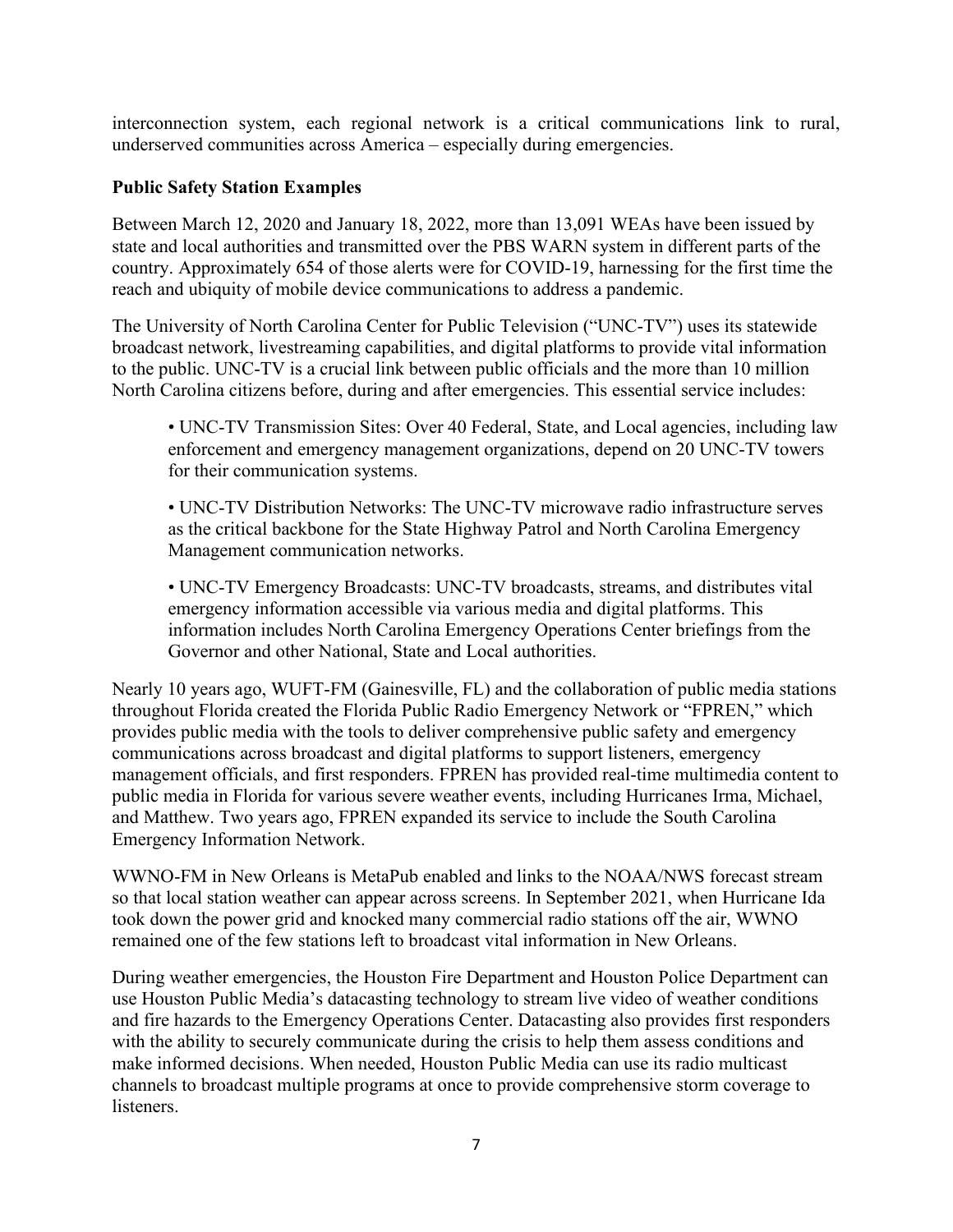

In Ohio, OEAS Public Alertnet covers the entire state with a joint datacast project that supports emergency alerting bound for the public. A companion to the existing EAS system, Alertnet does not rely on the Internet and provides a common infrastructure tying all eight Ohio public TV licensees and their 12 public television stations together for future public safety needs.<sup>[7](#page-8-0)</sup> Nationwide deployment of the Alertnet concept could help meet one of the recommendations from the FEMA National Advisory Council to use "public media broadcasts as one such technology to supplement the national 'Primary Entry Point' (PEP) strategy,"[8](#page-8-1) ensuring that allhazard alerts reach the intended recipients every time.

In October 2020, due to a violent storm, KOSU in Stillwater, Oklahoma, and Oklahoma City provided continuous live information about power restoration, debris clean up, and information about alternate voting sites and accommodations made on an emergency basis.

Twin Cities Public Television (TPT) provides real-time healthy and public safety warnings and alerting for multi-lingual audiences. This service fills a communication gap for police, fire, emergency management and other "initiators of warning and alerts" by working with public safety and cultural communities to pre-load or customize messages so broadcast viewers can see and hear warnings and alerts in English, Spanish, Hmong, and Somali. [9](#page-8-2) Additional funding resources would allow TPT to collaborate with technology and software developers and PBS Warn to build and test a new multilingual alerting support system based in the cloud. This new emergency alert solution is adaptable and can be scaled to support any alert originator nationwide.

- [30d4179ee4fa8b97ecf4ab6bee76ace6/NAC\\_IPAWS\\_Subcommittee\\_Final\\_Report.pdf](https://www.fema.gov/media-library-data/1550587427456-30d4179ee4fa8b97ecf4ab6bee76ace6/NAC_IPAWS_Subcommittee_Final_Report.pdf)
- <span id="page-8-2"></span><sup>9</sup> [https://www.twincities.com/2019/07/07/local-station-wants-to-be-source-for-limited-english-speaking](https://urldefense.proofpoint.com/v2/url?u=https-3A__www.twincities.com_2019_07_07_local-2Dstation-2Dwants-2Dto-2Dbe-2Dsource-2Dfor-2Dlimited-2Denglish-2Dspeaking-2Dcommunities-2Dbefore-2Dand-2Dafter-2Da-2Dcrisis_&d=DwMFAg&c=QX2OfGk7aRC3kh1nmtbeQQ&r=MULS18j2W2wdX6hr6pZZlw&m=LfpqjIwhiUA1blBkq5FC-gpz43D2Ep-lGoPHA_uwp80&s=nQwECKdONL-LUFc6KA3Bn_5uAad4tBn6a36NbrlnNCQ&e=)[communities-before-and-after-a-crisis/](https://urldefense.proofpoint.com/v2/url?u=https-3A__www.twincities.com_2019_07_07_local-2Dstation-2Dwants-2Dto-2Dbe-2Dsource-2Dfor-2Dlimited-2Denglish-2Dspeaking-2Dcommunities-2Dbefore-2Dand-2Dafter-2Da-2Dcrisis_&d=DwMFAg&c=QX2OfGk7aRC3kh1nmtbeQQ&r=MULS18j2W2wdX6hr6pZZlw&m=LfpqjIwhiUA1blBkq5FC-gpz43D2Ep-lGoPHA_uwp80&s=nQwECKdONL-LUFc6KA3Bn_5uAad4tBn6a36NbrlnNCQ&e=)

<span id="page-8-0"></span><sup>7</sup> <https://www.radioworld.com/news-and-business/ohio-digital-alerting-system-is-active>

<span id="page-8-1"></span><sup>&</sup>lt;sup>8</sup> Modernizing the Nation's Public Alert and Warning System Report from the FEMA National Advisory Council, February 15, 2019. [https://www.fema.gov/media-library-data/1550587427456-](https://www.fema.gov/media-library-data/1550587427456-30d4179ee4fa8b97ecf4ab6bee76ace6/NAC_IPAWS_Subcommittee_Final_Report.pdf)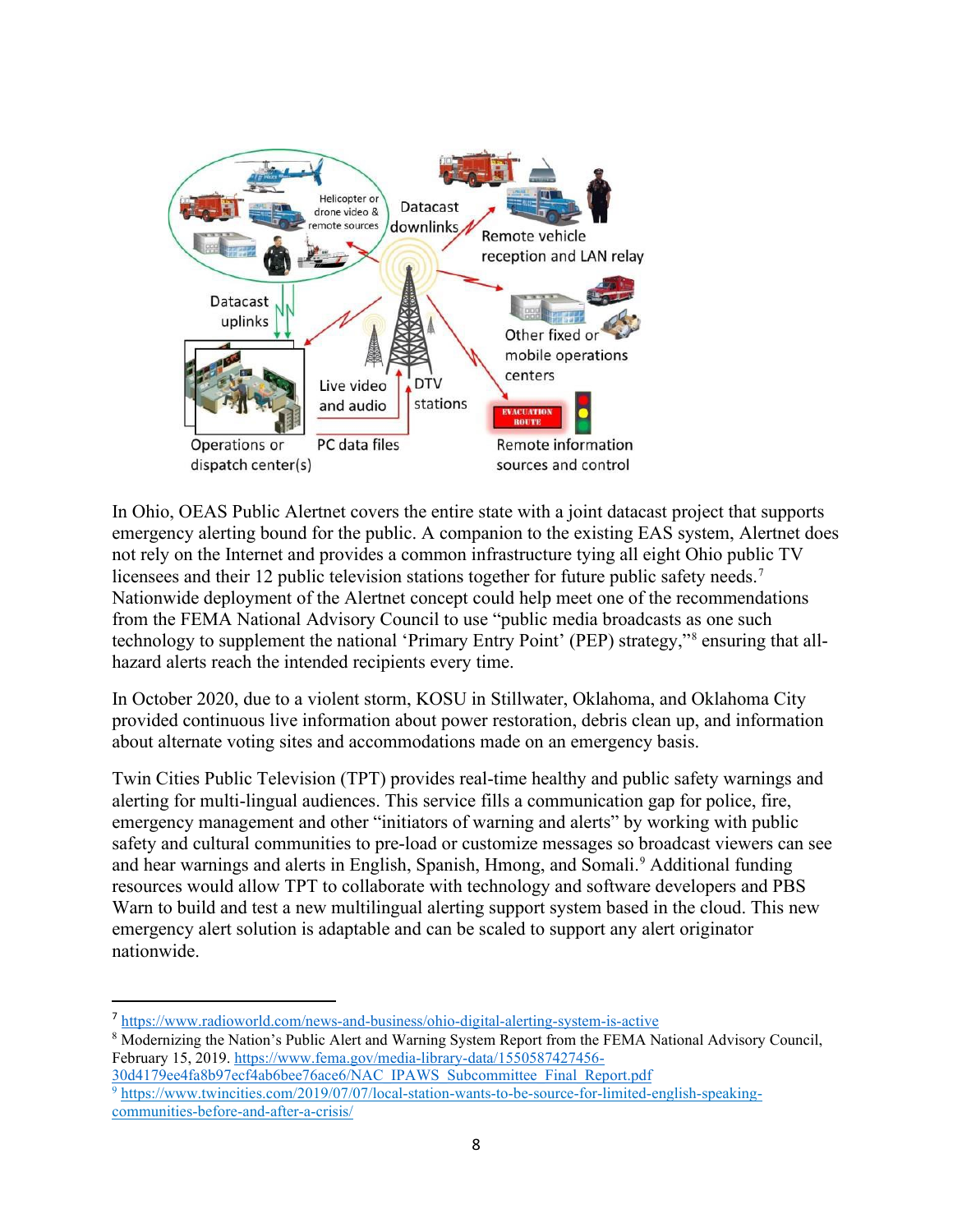[Maine Public](http://mainepublic.org/#stream/0) Broadcasting Network makes its statewide spectrum available to federal and state authorities to communicate with first responders and the media in the event of an emergency. The one-way closed communication system is designed to work even when Internet connections and electricity are not working.

Vegas Public Television works with Clark County Emergency Management to provide an immediate alternate phone bank, using existing pledge banks, to take non-emergency calls during an incident that taxes primary emergency operations centers. Vegas PBS also has a partnership with emergency officials that includes a database of floor plans and student contact information for more than 400 school buildings, all of it available instantly to first responders via the station's datacasting system. It was unexpectedly used during a recent forest fire near one school.

New Hampshire PBS (NHPBS) is part of a microwave network across the state that services Homeland Security, the Departments of Safety, Transportation, Economic Development, and the National Guard. Funds from a newly created Next Generation Resilient Warning System account could be used to maintain equipment for this important network. Further, NHPBS is located within 30 miles of a nuclear power plant and 90 minutes north of Boston. Should there be a major event along the New Hampshire seacoast or Boston south, the New Hampshire Department of Safety's Interoperability Office projects many people from the south heading to the north and west to evacuate. To provide emergency support services in this scenario, NHPBS would need to: 1) upgrade the studio generator to power the entire building including the studio; 2) upgrade the uninterruptable power system (UPS) to handle the entire building; 3) procure a new LED lighting system to reduce power loads; and 4) upgrade the phone system to handle emergency communications for the region.

Jefferson Public Radio in Ashland, Oregon, created an online tool called the "JPR Wildfire Tracker," to track the status of every active wildfire during the summer 2021 wildfire season.

WHRO Public Media in Hampton Roads, Virginia, interconnects the public safety agencies in the area with multiple emergency operation centers (EOCs) and other critical public safety locations via their optical fiber network. Through cooperative efforts, WHRO connects to this network and receives video content from any connected EOC. The use of standard video conferencing equipment turns every EOC into a broadcast-ready location for press briefings and on-air news conferences.

Georgia Public Broadcasting (GPB) partners with the Georgia Emergency Management Agency (GEMA) to distribute critical information in times of emergency. Along with standard EAS alerts for radio and television, GPB serves as the official distributor of evacuation route information during State-ordered evacuations. Evacuation route signs are marked with corresponding radio station frequencies. In an emergency, GPB interrupts regular programing to provide lifesaving information. GPB also works directly with the Governor's office to deliver critical updates from the Governor and GEMA officials over radio and over GPB's digital services including web, and mobile apps.

Tennessee public television stations (WKNO, Memphis; WLJT, Lexington; WNPT, Nashville; WCTE, Cookeville; East Tennessee PBS, Knoxville; and WTCI, Chattanooga) use part of their broadcast spectrum to deliver encrypted videos, files, alerts, and other data to officials statewide, as needed, during emergencies and natural disasters.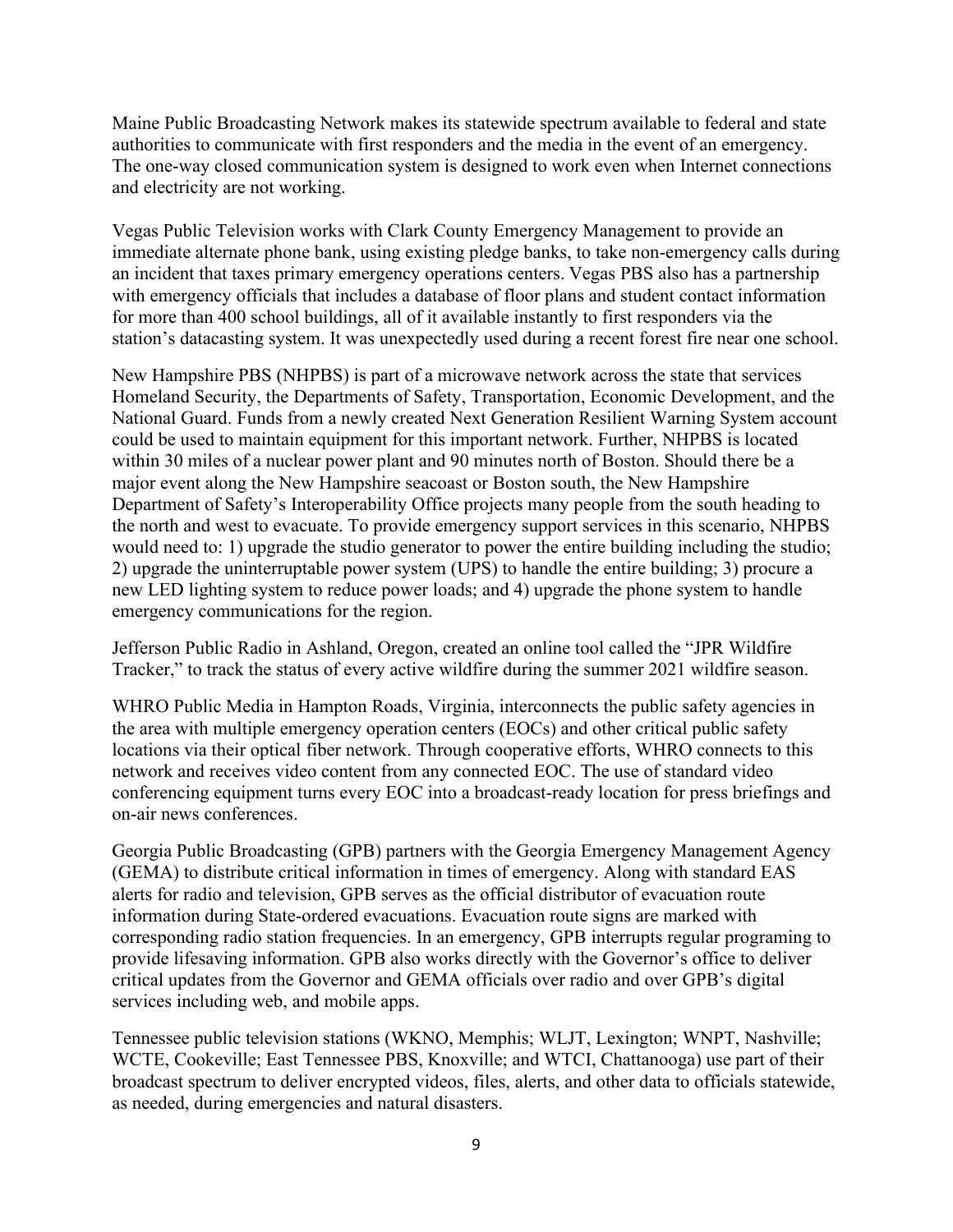South Carolina Educational Television (SCETV) is responsible for the ownership and management of all state transmitter sites and interconnecting networks. This includes infrastructure used by and implemented for state public safety and government operational radio systems. This is one of several examples where public media entities host or share site costs, emergency power and technical staff resources.

In August 2019, Alabama's Department of Homeland Security Science and Technology Directorate (DHS S&T) hosted an earthquake preparedness drill in Birmingham, utilizing public television datacasting from Alabama Public Television as a critical component of the exercise. The training event involved an earthquake taking place during a football game. The drill planned for thousands of spectators to evacuate, with hundreds being hurt or killed, and responders dealing with compromised communications. Several technologies were deployed and tested to see how the response could be improved. It was assumed that cell towers would be compromised during the earthquake, so mesh networks that do not rely on cellular were deployed. Drone and body camera video used the mesh network to feed into the public television datacasting system, which then broadcast to responders on the scene, as well as operations centers around the state.

KVIE public television in Sacramento has worked with the California Office of Emergency Services (Cal OES) to figure out how to deliver early earthquake warnings faster. In a field test using public television's datacasting ability, an early earthquake warning was delivered in under three seconds. The previous warning standard was 30 seconds. Four other California public television stations, KPBS in San Diego, KQED in San Francisco, PBS SoCal in Los Angeles, and Valley PBS in Fresno participated in subsequent testing of public television's datacasting system for earthquake early warnings.

#### **System Infrastructure Needs**

In 2017, CPB commissioned a comprehensive System Technology Assessment to better understand public television and radio stations' technology challenges and needs. The station response rate was unprecedented (73 percent of radio and 92 percent of television licensees), cataloging more than 60,000 pieces of equipment throughout the system that need to be updated or replaced. This Assessment projected that the system's financial capacity to address its equipment repair and replacement issues would total more than \$300 million by 2020.<sup>[10](#page-10-0)</sup> While CPB does not have an updated system assessment, there is every reason to believe that the financial challenges that stations face in meeting their equipment needs have only grown. Total revenue for public broadcasting stations decreased by 4.9 percent between FY2019 and FY 2020, while CPB's funding increased for the first time in a decade in FY 2022. Over the past several years, stations have experienced equipment failure causing them to be off the air from several days to several weeks. During this time, critical public safety services are compromised.

The Assessment further found that 86 percent of TV stations and 75 percent of radio stations tend to postpone replacing their technology equipment when faced with a lack of funds. By postponing replacements, stations are at a greater risk of going off the air, not being able to fulfill their missions, and being forced to make purchases without having the lead time to negotiate better equipment deals. Almost half of TV stations and a quarter of radio stations stated that they

<span id="page-10-0"></span><sup>&</sup>lt;sup>10</sup> CPB System Technology Assessment Final Report. Eagle Hill Consulting. May 21, 2017. [http://www.cpb.org/files/reports/Final\\_Report-CPB\\_System\\_Technology\\_Assessment\\_2017.pdf](http://www.cpb.org/files/reports/Final_Report-CPB_System_Technology_Assessment_2017.pdf)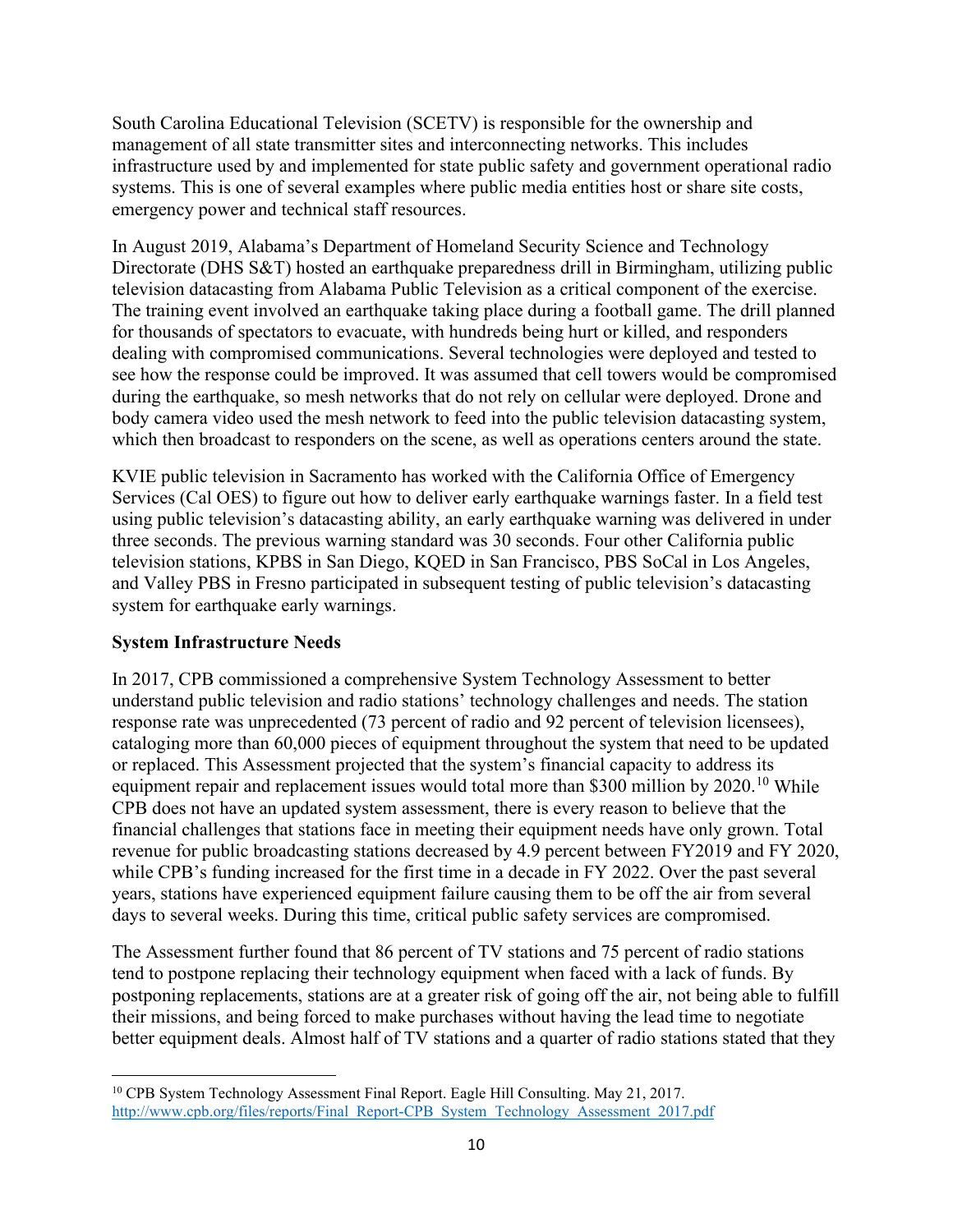scaled back their equipment replacement plans with less optimal specifications due to a lack of funding. As the public media system postpones replacing aging equipment beyond its end-of-life, local stations face increased risk of technological failure, lost production and broadcast time that ultimately affects the educational, informational, and public safety services to their communities.

Without adequate resources to maintain and replace broadcast transmission infrastructure on schedule, TV and radio licensees of all sizes and types could face operating challenges nationwide, disrupting the essential public safety service these stations provide. The elimination of critical federal funding resources more than a decade ago has contributed to the growing financial needs for licensees nationwide as aging infrastructure and natural disasters challenge the nation's public media networks. The \$40 million appropriated for the NGWS in FY 2022 is a meaningful first step in maintaining and replacing public media's transmission infrastructure.

#### Eyes on IPAWS: Leveraging stations' existing PBS WARN infrastructure to provide situational awareness tools to emergency management.

At the request of the California Governor's Office of Emergency Services (Cal OES), PBS and Sacramento member station KVIE developed tools that would provide the state's emergency managers a live feed of WEAs from their local public television station and access to expired and cancelled alerts. The alerts are in the Common Alerting Protocol format, which allow emergency managers to use the information for situational awareness, training, and data analytics. The Eyes on IPAWS tool, comprised of an antenna, a receiver, and a window-based app, allows the user to access the output from their local public television station's PBS WARN feed. Knowing that there were potential use cases that would benefit the easy access of an Internet-based feed of the WEA alerts, PBS developed warn.pbs.org, a website that displays active alerts across the country with the ability to filter alerts based on alert type, location, and keyword searches and a lookback feature for expired and cancelled alerts. This site has proved very helpful to emergency managers across the country, and has been lauded on social media and recommended by FEMA to all alert originators. Expanding and supporting these situational awareness tools would provide valuable resources to emergency managers nationwide for the incremental costs of software development, testing, installation, and support.

#### Public Safety & ATSC 3.0 ("NextGen TV")

The broadcast industry is undertaking a major transition, moving from the current broadcast standard Advanced Television Systems Committee (ATSC) 1.0 to a new Internet Protocol-based ATSC 3.0, or the Next Generation (NextGen TV) television standard. In February 2018, the Federal Communications Commission (FCC) published the standard for voluntary adoption by both public and commercial television broadcasters. The new standard is currently being deployed, and it is expected that ATSC 3.0 be widely adopted by the industry and by viewers over the next five to ten years.

In addition to enhanced accessibility and audio-visual enhancements, one of the principal benefits of NextGen TV is enhanced public safety alerting. The features and functionality of the new standard are particularly well-suited to advance the public safety work of public television stations. For example, the NextGen TV standard will enable enhanced geo-targeting of alerts and could provide comprehensive auxiliary data, such as evacuation routes and weather maps. The standard also allows broadcasters to "wake up" receiver devices when an emergency alert is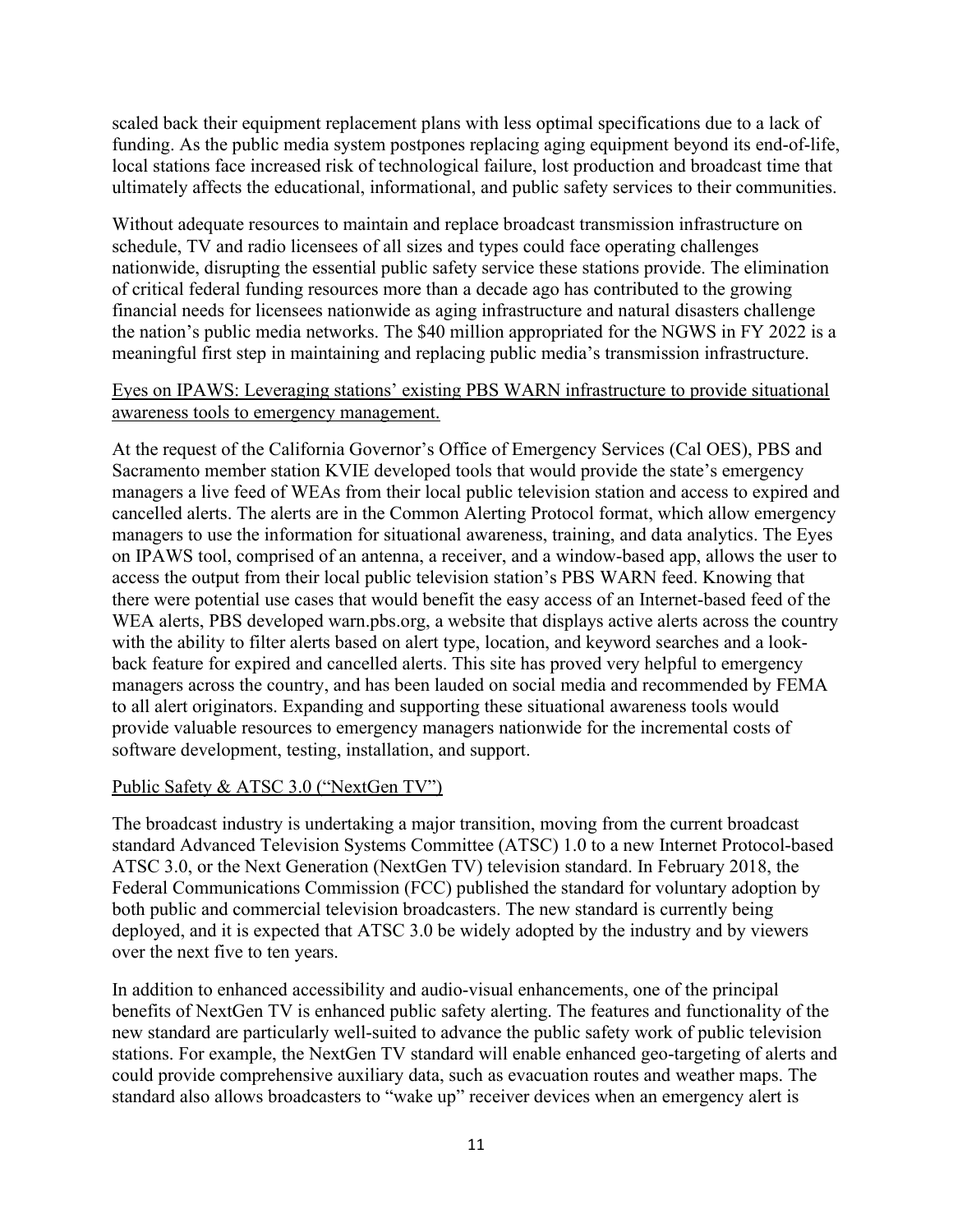transmitted, facilitating the dissemination of critical information, particularly at night, when severe weather or other emergencies may occur.

The FCC's Communications, Security, Reliability and Interoperability Council's (CSRIC) Working Group 2 June 2018 final report on "Comprehensive Re-imaging of Emergency Alerting" identifies three ways NextGen TV, and specifically public television, can support and improve emergency alerting. Section 6.4 of the Report provides an example of how a public television station can use the new broadcast standard to improve emergency alerting:

"NextGen TV: Saving Lives One Alert at a Time, UNC-TV (North Carolina) won first place in the National Association of Broadcasters (NAB) Pilot Innovation Challenge for a proposal that uses datacasting technology in broadcast television to update outdated first responder emergency pagers. Initial tests show the potential to decrease a fire station's time to respond to a given alert by nearly one minute for each notification. The project currently uses ATSC 1.0 to reach fire stations across the state. Once ATSC 3.0 broadcasting is implemented, updated receivers connected to mobile devices will allow mobile paging for first responders, even in areas where LTE service does not reliably reach."

In August 2021, PBS North Carolina, the North Carolina Department of Information Technology (NCDIT)'s FirstTech program, and Device Solutions Inc. were awarded a Small Business Innovation Research grant by DHS to continue the development of a new emergency digital paging system over public television. The emergency digital paging system utilizes digital ATSC 3.0 TV technology to deliver an affordable paging structure to improve situational awareness and response time for first responders across the state of North Carolina. The system will help first responders with increased coverage area and penetration, reduce delay, and provide a secure and reliable means for transmitting emergency alerts. Chief Technology Officer at PBS North Carolina, Fred Engel, notes, "This award allows us to continue to explore the many other capabilities of this technology that will serve the public, starting with emergency communications."

NextGen TV technology could also allow public broadcasters to better serve those who are hearing and visually impaired. For the first time, stations could transmit closed caption sign language alongside their broadcasts to provide a more complete experience for hearing impaired viewers. Further, the system would be able to provide greater dialogue intelligibility by allowing users to independently adjust the non-dialogue elements of a program's audio track. In addition, closed captions and subtitles could be offered in multiple languages and could transmit through either broadcast or broadband.

For public television to provide these enhanced alerting services, stations must make a costly technology transition. A January 2018 report prepared for CPB by Meintel, Sgrignoli and Wallace, states, "As with any new technology migration, there will be a need to acquire new equipment and integrate that new equipment into an existing operational TV broadcast plan." A variety of new technologies are being adopted in ATSC 3.0 that are not "backward-compatible" with existing infrastructure at a "typical" TV station. Advanced Television Systems Committee Inc. reports that it will cost a station between \$300,000 and \$4 million to transition to the new broadcast standard, depending on the station's current infrastructure. This broad range of potential costs depends on how new various station equipment is and if it can be easily updated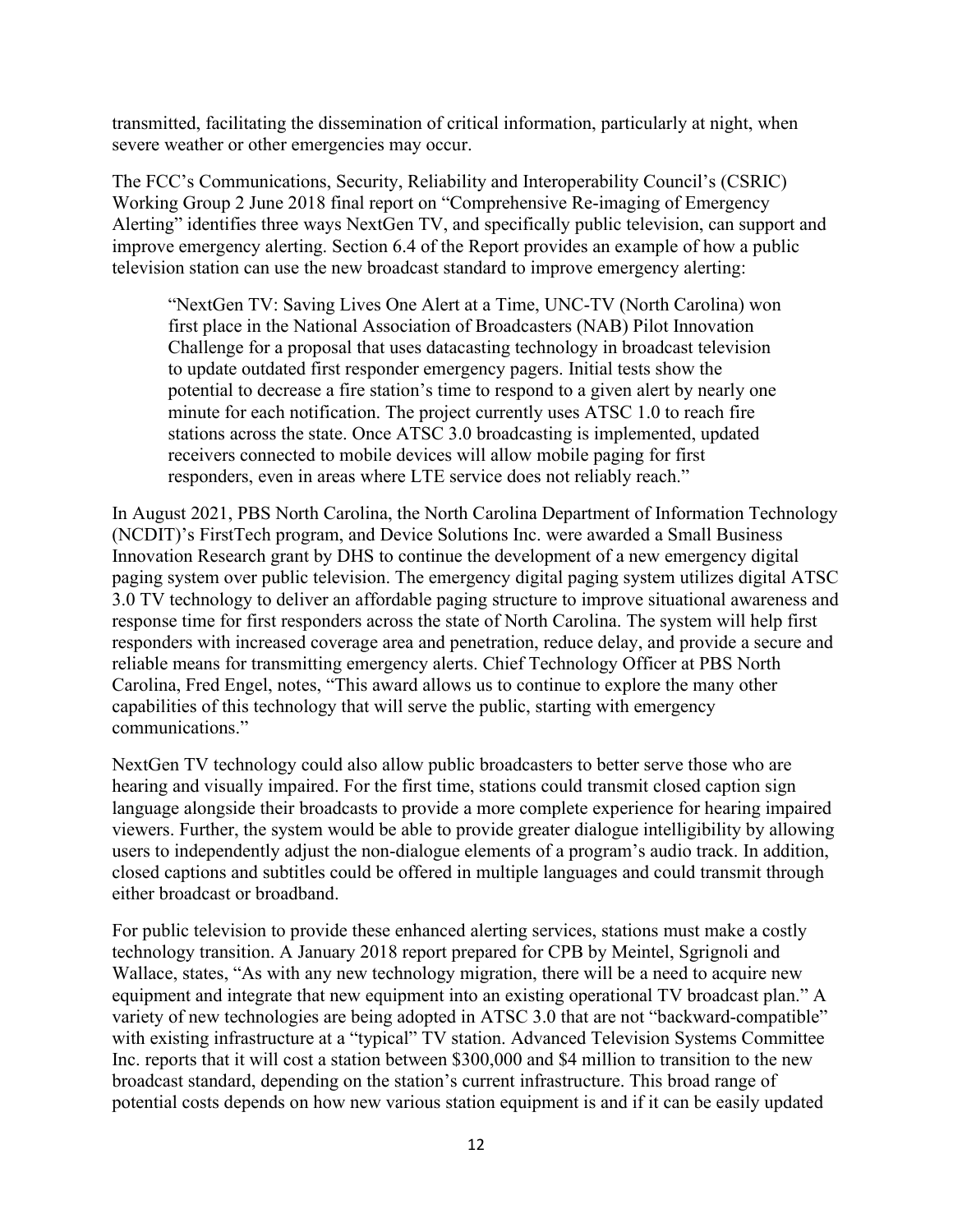for ATSC 3.0. Unfortunately, many public television stations have been forced to push their infrastructure and equipment beyond its optimal end of life due to financial uncertainties. As a result, the upgrade to ATSC 3.0 may be on the higher end of this range.

The Next Generation Warning System (NGWS) will enable the expansion and enhance the reliability of the alert, warning, and interoperable communications activities that public broadcasting stations are committed to, while providing first responders and public safety officials with critical new communication resources.

## **FY 2023 PROPOSED APPROPRIATIONS LANGUAGE**

#### *Federal Funds*

*DEPARTMENT OF HOMELAND SECURITY- FEMA, OPERATIONS AND SUPPORT Of the amounts made available to the Department of Homeland Security Operations and Support account for fiscal year 2023, \$40,000,000 for the Next Generation Warning System as part of the Emergency Alert System.* 

#### **Budget Language**

*Next Generation Warning System-* This recommendation includes \$40,000,000 for the Next Generation Warning System as part of the Integrated Public Alert and Warning System. The Committee expects FEMA to work with the Corporation for Public Broadcasting to implement this program for public broadcasting entities, as defined by 47 USC 397(11).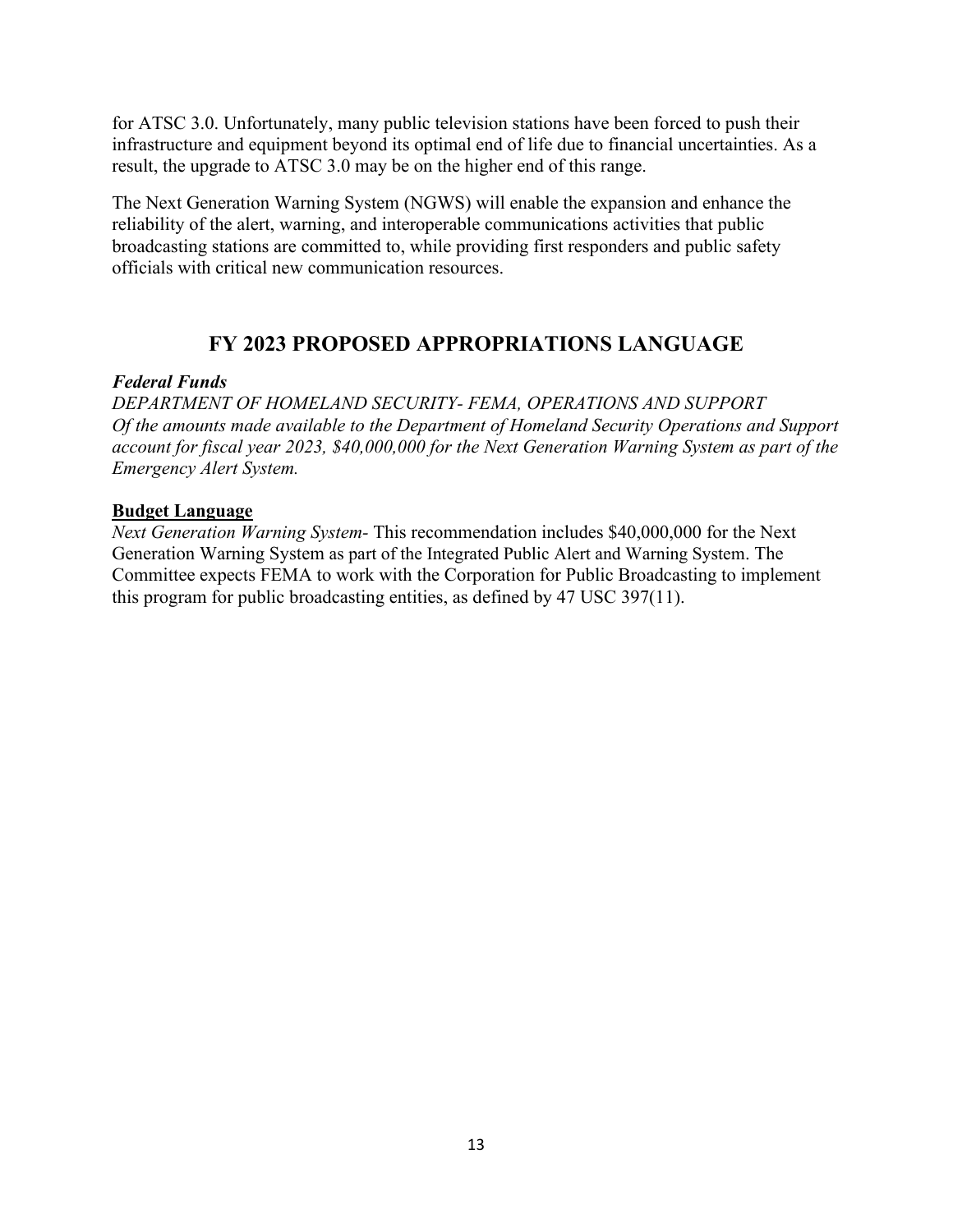# Appendix A

### **Highlights of Public Television and Public Radio Equipment Needs[11](#page-14-0)**

| <b>Alabama Public Television</b>                                 |                    |
|------------------------------------------------------------------|--------------------|
| 6 Antenna with V Pol and interim antennas                        | \$4,000,000        |
| Whole House UPS for 5 Transmitter sites                          | \$700,000          |
| Datacasting equipment for each transmitter site                  | \$450,000          |
|                                                                  | TOTAL: \$5,150,000 |
| Alabama-WBHM-FM (Birmingham)                                     |                    |
| Standby EAS unit-SAGE                                            | \$4,000            |
| Backup RDS Encoder                                               | \$1,100            |
| <b>External Antennas for Monitoring Stations</b>                 | \$400              |
| <b>Public Service Radio Monitors</b>                             | \$800              |
| <b>Auxiliary Transmitter</b>                                     | \$70,000           |
|                                                                  | TOTAL: \$76,300    |
| Alaska-KCAW-FM (Sitka)                                           |                    |
| 3 Backup Generators                                              | \$21,000           |
| <b>Studio Transmission Lines (STL)</b>                           | \$62,000           |
| <b>HVAC for Cable House</b>                                      | \$25,000           |
| <b>Codec Replacements</b>                                        | \$10,000           |
| <b>Tower Facility Enclosure</b>                                  | \$38,000           |
| Antenna Replacement                                              | \$4,500            |
| FM/AM Transmitter/Translator Replacement                         | \$213,800          |
|                                                                  | TOTAL: \$374,300   |
| Alaska-KUAC-TV/FM (Fairbanks)                                    |                    |
| <b>TV Transmitter</b>                                            | \$250,000          |
| Uninterruptable Power Supply (UPS)                               | \$150,000          |
| IP Network Site Transmission Line (STL)                          | \$100,000          |
| Back-up STL & Network for Transmitter Remote Control for TV & FM | \$6,000            |
|                                                                  | TOTAL: \$506,000   |
| Alaska-KOTZ-AM, KINU-FM (Kotzebue)                               |                    |
| 1 FM Transmitter                                                 | \$20,000           |
| <b>HVAC Replacement</b>                                          | \$20,000           |
| Power over Ethernet (PoE) Switchers                              | \$7,500            |
| Computer Replacement                                             | \$5,000            |
|                                                                  | TOTAL: \$52,500    |
| Alaska-KUCB-FM (Unalaska)                                        |                    |
| Network rewire and router replacement                            | \$15,000           |
| Alaska-KNBA-FM (Anchorage)                                       |                    |
| Streaming encoder replacements                                   | \$15,000           |

<span id="page-14-0"></span> $11$  This is just a sample of critical local public broadcast station needs as of 2021. It is not intended to be an exhaustive list.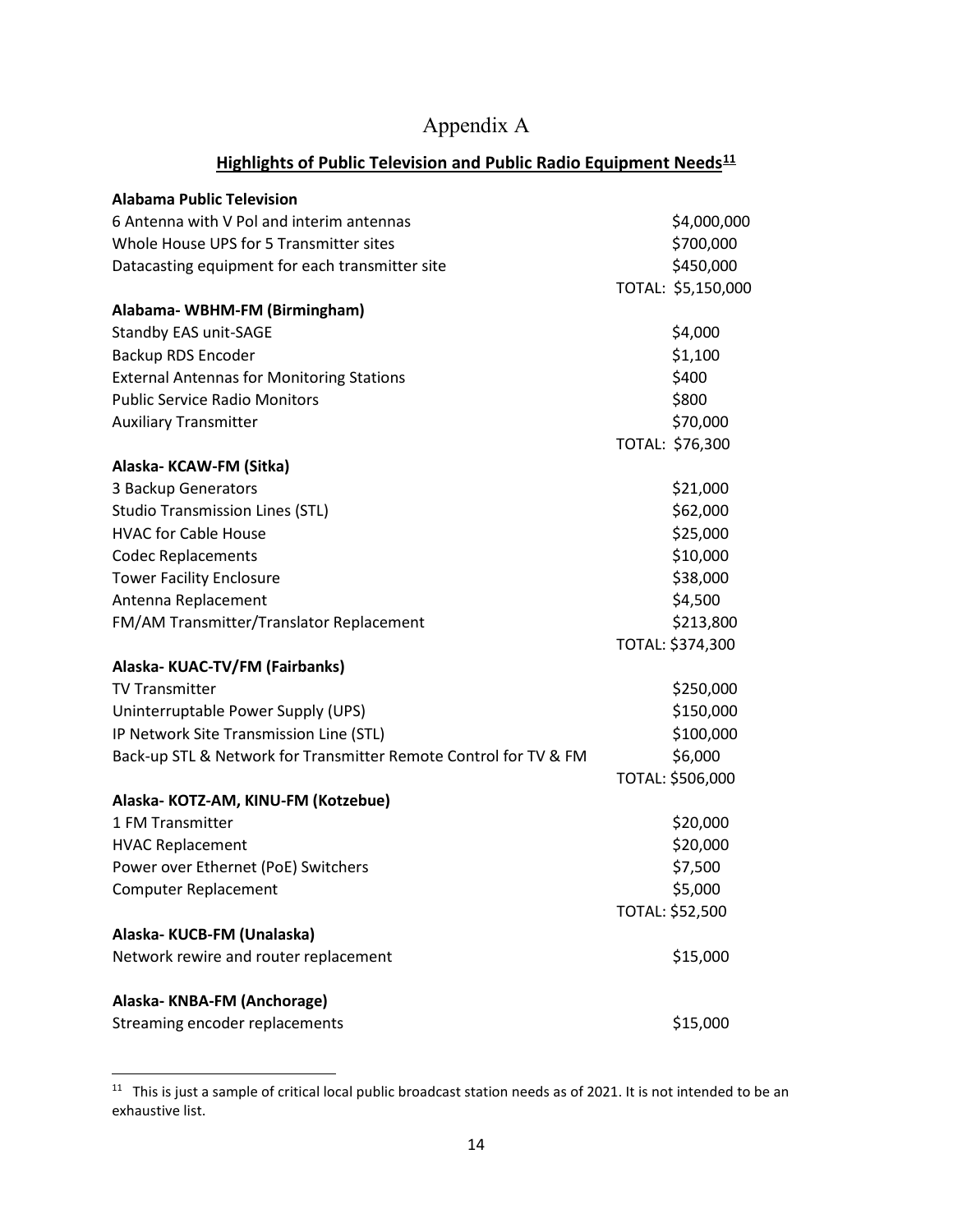| Alaska-KHNS-FM (Haines and Skagway)                        |                    |
|------------------------------------------------------------|--------------------|
| Transmitter                                                | \$15,000           |
| Remote Pickup Unit (RPU)                                   | \$10,000           |
| UPS replacement                                            | \$1,000            |
| 2 Codecs                                                   | \$4,000            |
| Firewall switcher                                          | \$1,500            |
|                                                            | TOTAL: \$21,500    |
| Arizona-KJZZ and KBAQ Public Radio (Tempe)                 |                    |
| <b>Transmission Site Generators and UPS</b>                | \$18,000           |
| <b>STL and TX Distribution Networks</b>                    | \$160,000          |
| Translators/Single Frequency Network                       | \$50,000           |
| Other RF Broadcast (replace BPF)                           | \$160,000          |
| <b>Cybersecurity Software</b>                              | \$30,000           |
| Station Generator and Uninterruptible Power Supply         | \$20,000           |
| Other Common Infrastructure                                | \$120,000          |
|                                                            | TOTAL: \$558,000   |
| <b>Arizona PBS (Phoenix)</b>                               |                    |
| <b>Routing Switcher</b>                                    | \$1,248,000        |
| <b>Production switchers</b>                                | \$678,000          |
| Transmitter                                                | \$350,000          |
| 8 Translators                                              | \$280,000          |
|                                                            | TOTAL: \$2,556,000 |
| California- Public Media Group of Southern California      |                    |
| 2 TV Back Up Transmitters - Mt. Wilson                     | \$850,000          |
| 2 TV Back Up Antennas - Mt. Wilson                         | \$350,000          |
| HVAC System Replacement Mt. Wilson                         | \$650,000          |
| Fire Suppression System Mt Wilson                          | \$550,000          |
| UV/HEPA/Ion Virus Filtering HVAC Upgrades (Studio/Offices) | \$750,000          |
| 2 TV Receiver/Antenna/Synchronization Equipment            | \$90,000           |
| 4 TV Translator Transmitters                               | \$450,000          |
| 4 TV Translator Antennas                                   | \$385,000          |
| 4 TV Translator Encoders                                   | \$200,000          |
| 5 TV Receiver/IRD                                          | \$20,000           |
| 5 IP Microwave Links (Mt Wilson and Translator Network)    | \$350,000          |
| 2 Routing Remote Access                                    | \$140,000          |
| Satellite Receive/Uplink Antennas                          | \$350,000          |
| CAL Office of Emergency Services                           | \$50,000           |
| NextGen TV Test and Monitoring Equipment                   | \$200,000          |
| NextGen TV DA and Modular Equipment                        | \$100,000          |
| 2 NextGen TV EAS Encoders                                  | \$25,000           |
| Network Interfaces (Network, Routers, etc.)                | \$250,000          |
| 2 TV Encoding Systems KOCE and KCET                        | \$600,000          |
| Cabling, Racks, Mounting Hardware                          | \$60,000           |
| GPU-Accelerated Enterprise Transcoding Server              | \$40,000           |
| UX Testing / QA / Demo Hardware                            | \$12,000           |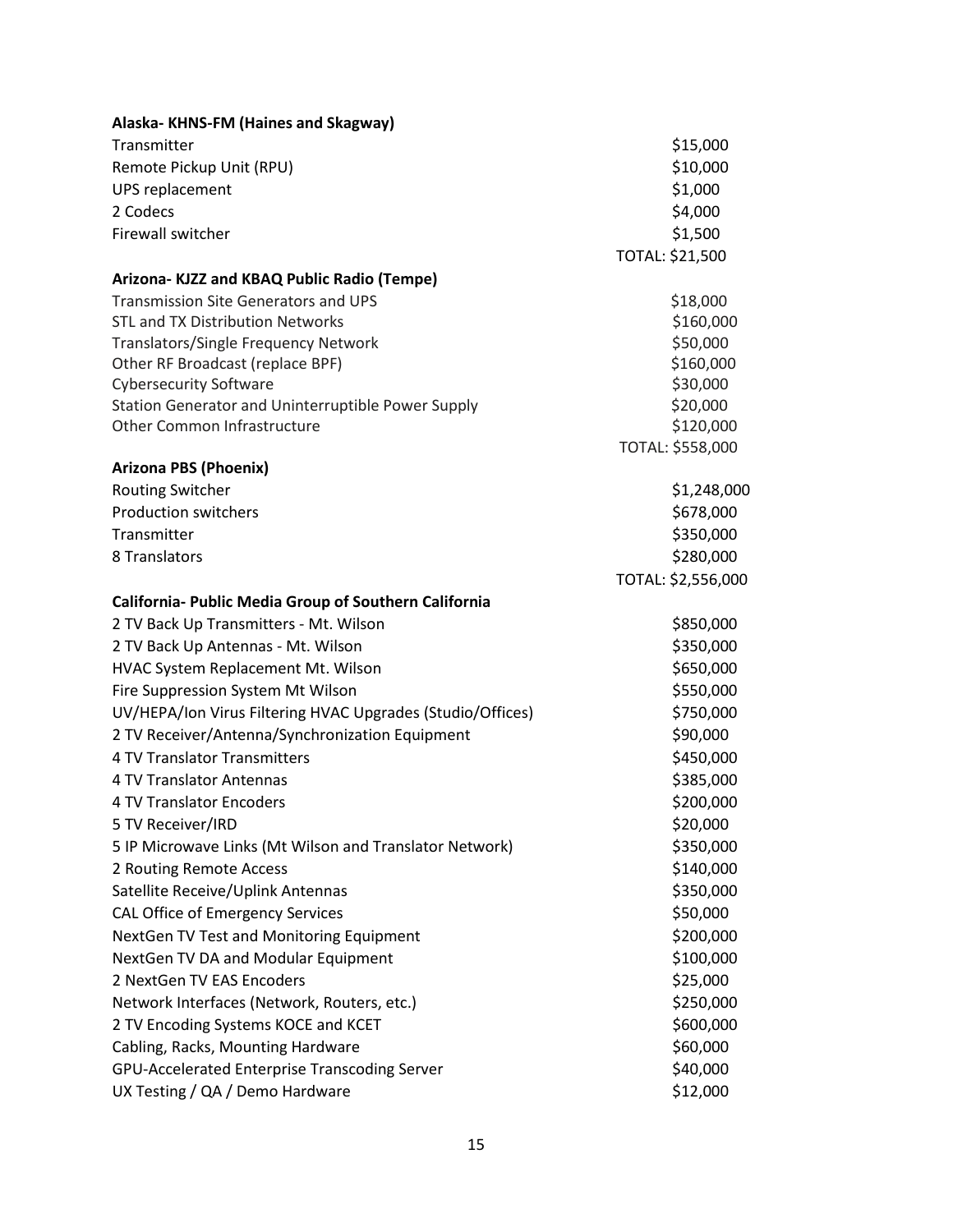| 2 Streaming encoders                                        | \$100,000          |
|-------------------------------------------------------------|--------------------|
|                                                             | TOTAL: \$6,572,000 |
| Colorado- Rocky Mountain Public Media                       |                    |
| 10 Translators                                              | \$60,000           |
| <b>CAT DV Archiving System</b>                              | \$102,000          |
| <b>KTSC Raydom Replacement</b>                              | \$37,000           |
| The Drop Replacement Transmitter                            | \$9,000            |
| 2 IT Switch Catalyst 9300 48-port UPOE                      | \$16,000           |
| Portable HD/SDI Test Generator & Monitor                    | \$5,000            |
| KUVO DROP & JAZZ Phone System                               | \$12,000           |
| Rooftop Network Infrastructure Buildout                     | \$7,000            |
| KRMA/KTSC/KRMJ/KRMU MPEG and RF Analyzer Replacements       | \$62,000           |
| Vidcheck Module for Vantage                                 | \$16,000           |
| Masterpiece Teleconference                                  | \$30,000           |
|                                                             | TOTAL: \$356,000   |
| <b>Connecticut Public Media</b>                             |                    |
| 7 Uninterruptible Power Sources (UPS)                       | \$35,000           |
| <b>WEDN-TV Transmitter</b>                                  | \$365,000          |
| <b>WPKT-FM Radio Transmitter and Antenna</b>                | \$80,000           |
| WRLI-FM Radio Transmitter and Transmission Line Replacement | \$80,000           |
| <b>WRLI Backup Generator</b>                                | \$100,000          |
| <b>WEDW Backup Generator</b>                                | \$100,000          |
| Microwave Transmission System                               | \$250,000          |
|                                                             | TOTAL: \$1,010,000 |
| Florida-WEFS-TV (Cocoa)                                     |                    |
| Cocoa Tower Anchor and Guide Cable Reinforcement            | \$132,000          |
| Tower, Satellite Downlinks, Broadcast Equipment Grounding & |                    |
| <b>Lightning Protection</b>                                 | \$50,000           |
| <b>Transmission Chain Update</b>                            | \$375,000          |
| <b>Studio to Transmitter Link (STL)</b>                     | \$100,000          |
| <b>Station UPS</b>                                          | \$70,000           |
| Router (Multi-viewer)                                       | \$45,000           |
|                                                             | TOTAL: \$772,000   |
| Florida- WUFT-TV, WUFT-FM, WJUF-FM (Gainesville)            |                    |
| WUFT-TV Transmitter, line, and antenna                      | \$1,500,000        |
| WUFT-TV/FM STL Equipment (transmitter/receiver)             | \$200,000          |
| <b>WUFT-TV House Sync Generator</b>                         | \$18,000           |
| <b>House UPS</b>                                            | \$233,300          |
| <b>WUFT-FM Transmitter</b>                                  | \$80,000           |
| <b>HD Modulation Monitor</b>                                | \$9,000            |
| <b>WJUF-FM Transmitter</b>                                  | \$80,000           |
|                                                             | TOTAL: \$2,120,000 |
| Florida-WJCT-TV (Jacksonville)                              |                    |
| <b>Studio Building Backup Generator</b>                     | \$160,000          |
| <b>Studio Building UPS</b>                                  | \$120,000          |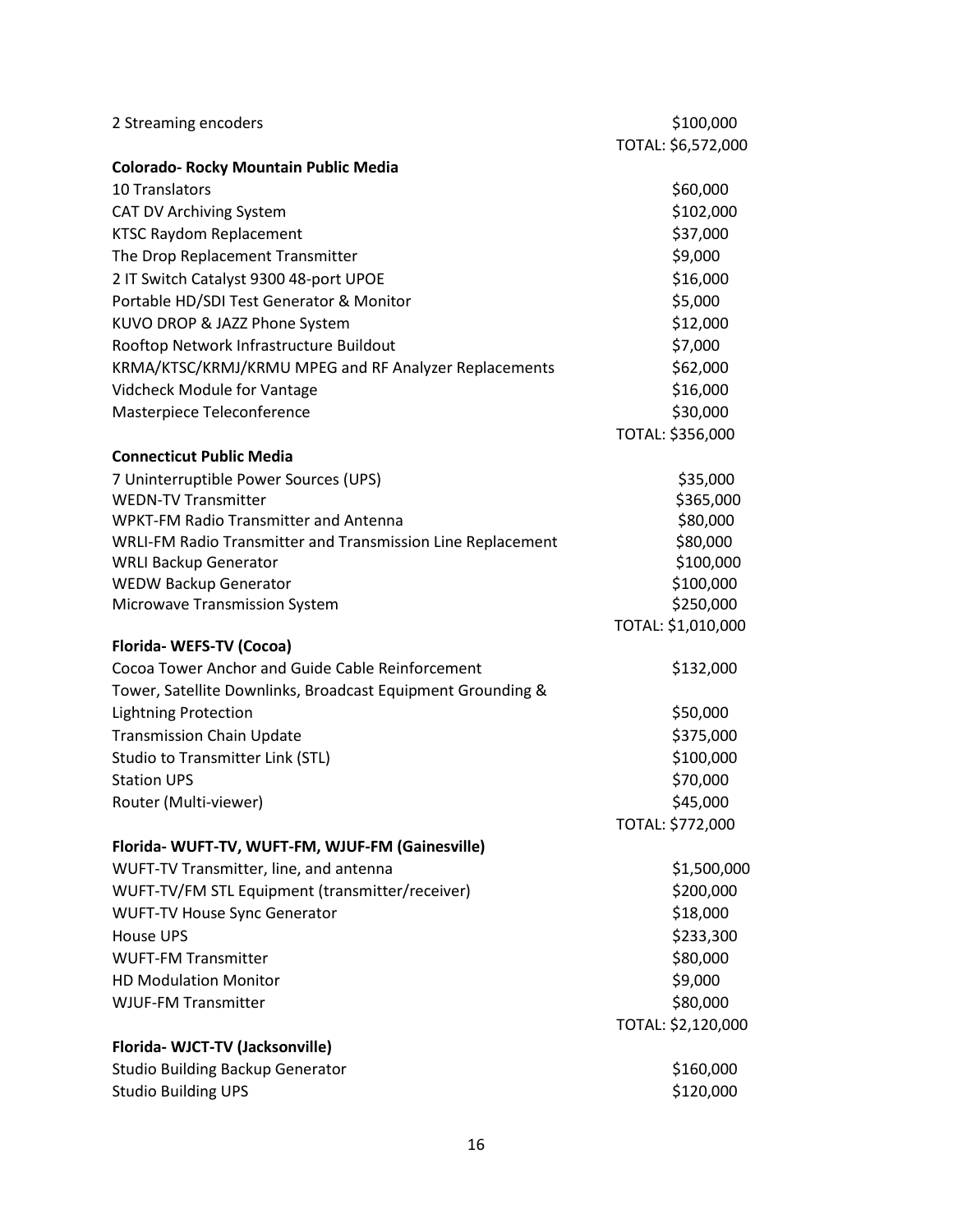| Transmitter Site Backup Generator                           | \$80,000           |
|-------------------------------------------------------------|--------------------|
| <b>Transmitter Site UPS</b>                                 | \$60,000           |
| Transmission Chain Update (Encoding, EAS, WARN)             | \$485,000          |
| IP Studio-Transmitter Link (STL)                            | \$15,000           |
| Importer/Exporter                                           | \$20,000           |
| <b>FM Axia Nodes</b>                                        | \$25,000           |
| <b>ENCO Radio Automation</b>                                | \$30,000           |
|                                                             | TOTAL: \$995,000   |
| Florida- WFSU Public Media (Tallahassee)                    |                    |
| Transmitter and Antenna Replacement for WFSU-TV             | \$1,700,000        |
| Broadcast Operations Equipment Update (Encoding, EAS, WARN) | \$470,000          |
| Replacement of Fuel Tank for Back-up Generator              | \$50,000           |
|                                                             | TOTAL: \$2,200,000 |
| Florida- WEDU Public Media (Tampa)                          |                    |
| Transmission Chain Update (Encoding, EAS)                   | \$495,000          |
| Transmitter                                                 | \$300,000          |
| Dialectric Antenna                                          | \$300,000          |
| <b>Monitoring System</b>                                    | \$20,000           |
| <b>UPS</b>                                                  | \$100,000          |
| <b>Updated Generator</b>                                    | \$700,000          |
| <b>Tower Repairs</b>                                        | \$200,000          |
|                                                             | TOTAL: \$2,115,000 |
| <b>Georgia- Public Broadcasting Atlanta</b>                 |                    |
| Backup Audio processing for FM/HD                           | \$75,000           |
| Automation System Hardening - Backup and Servers            | \$150,000          |
| GHZ Microwave transmission line replacement                 | \$400,000          |
| Microwave replacement                                       | \$300,000          |
| Solid State FM/HD transmitter                               | \$250,000          |
| TV and audio control room                                   | \$1,000,000        |
| <b>UPS System</b>                                           | \$200,000          |
| <b>Transmitter Site Coax Switch</b>                         | \$150,000          |
| IT infrastructure upgrade/hardening/security                | \$165,000          |
| Azure storage for TV/Digital                                | \$200,000          |
| News automation software/hardware                           | \$125,000          |
|                                                             | TOTAL: \$3,015,00  |
| <b>Hawaii PBS</b>                                           |                    |
| <b>KHET Transmitter</b>                                     | \$170,000          |
| <b>KMEB Transmitter</b>                                     | \$170,000          |
| <b>KHET Antenna System</b>                                  | \$470,000          |
| <b>KMEB Antenna System</b>                                  | \$570,000          |
| <b>Station Networking Infrastructure</b>                    | \$300,000          |
|                                                             | TOTAL: \$1,680,000 |
| Hawaii- KKCR-FM (Kaua'i)                                    |                    |
| Backup emergency Generator, Transfer Switch, Electrical     | \$20,000           |
| FM transmitter                                              | \$20,000           |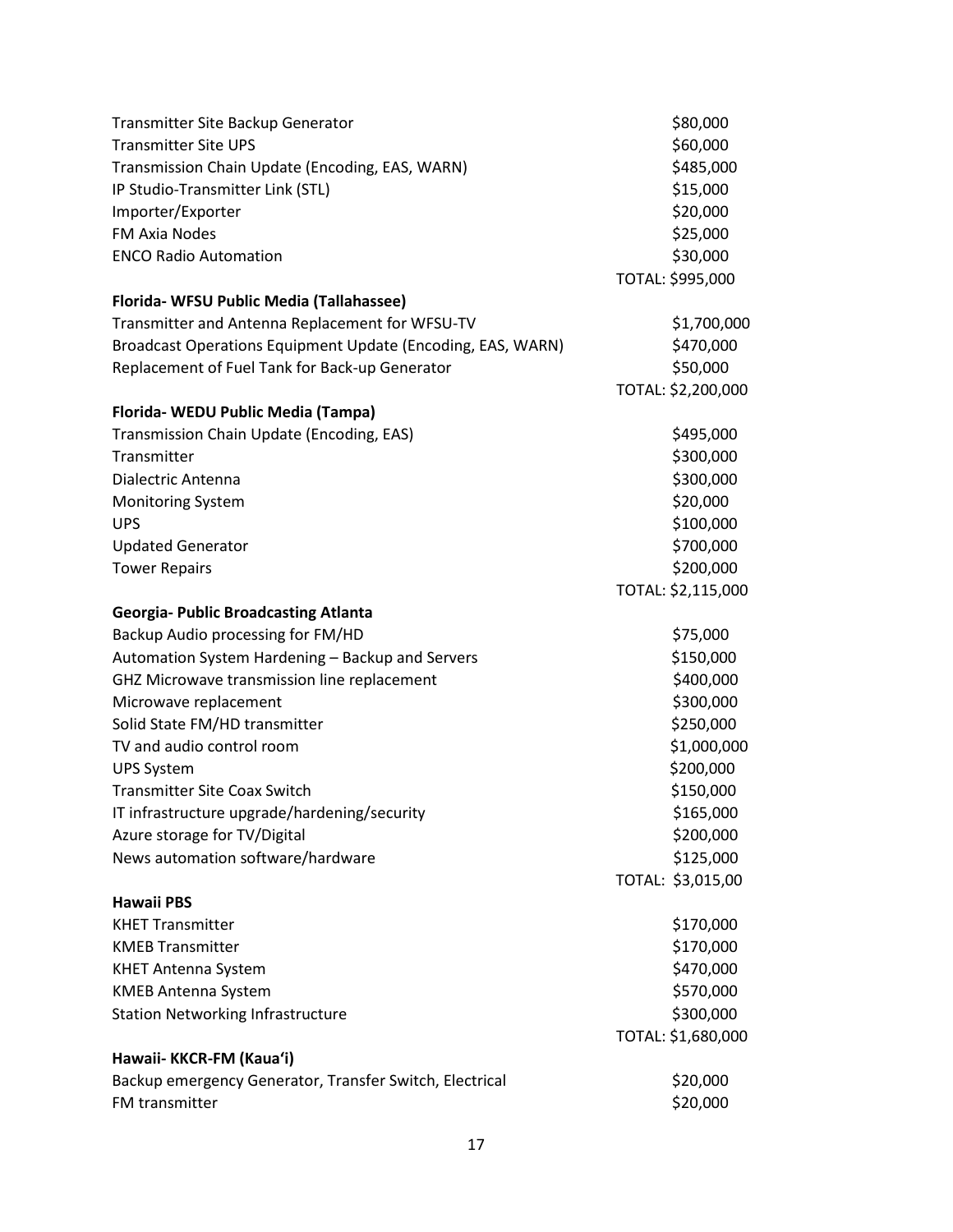| FM broadcast Antenna                                                | \$20,000           |
|---------------------------------------------------------------------|--------------------|
| Digital Audio consoles                                              | \$25,000           |
| <b>UPS Backup Power</b>                                             | \$12,000           |
| Inter-Island Microwave System                                       | \$20,000           |
|                                                                     | TOTAL: \$137,000   |
| <b>Idaho Public Television</b>                                      |                    |
| 4 Transmitters (Dual Exciter)                                       | \$1,400,000        |
| 4 Antennas                                                          | \$1,000,000        |
| 4 Installations                                                     | \$200,000          |
| 4 Transmission lines                                                | \$154,000          |
| 4 Duplex Studio Transmission Lines                                  | \$360,000          |
| Delivery & Signaling Server                                         | \$15,000           |
| 5 IP Gateway Devices                                                | \$59,500           |
| Virtualized Modulator/IP Switches                                   | \$25,000           |
| <b>Encoding Plant Upgrade</b>                                       | \$30,000           |
| File Server Upgrades                                                | \$250,000          |
| 5 Test Monitoring Sets                                              | \$250,000          |
| 46 Transcoder Front Ends for Translators                            | \$825,000          |
|                                                                     | TOTAL: \$4,318,500 |
| Idaho- Boise State Public Radio (KBSU-FM, KBSW, KBSX)               |                    |
| Generators, Backup power                                            |                    |
| YFRP Generator, Transfer Switch, Electrical                         | \$95,000           |
| <b>UPS for SMASH Downlink</b>                                       | \$2,500            |
| 240v UPS for KBSK, KBSQ, KBSM, battery bank                         | \$7,500            |
| <b>KBSW Generator</b>                                               | \$25,000           |
| 2 Generators, UPS, Transfer switches                                | \$45,000           |
| Salmon, Challis UPS & Battery runtime improvements                  | \$6,000            |
| Stanley School UPS, Generator                                       | \$15,000           |
| 2 Uninterruptable Power Sources (UPS)                               | \$5,000            |
| Ketchum School UPS                                                  | \$2,000            |
|                                                                     |                    |
| <b>Emergency messaging and availability</b>                         |                    |
| EAS Endecs, receivers, route to air for KBSK, KBSQ, KBSM            | \$15,000           |
| Enhanced RDS and HD Alert messaging on KBSK, KBSQ, KBSM             | \$32,200           |
| EAS audio from Elko to KBSJ                                         | \$5,300            |
| Salmon coverage update, HD enabled, full messaging and alerting     | \$91,650           |
| Challis coverage update, HD enabled, full messaging and alerting    | \$91,650           |
| Cambridge transmitter, antenna, receiver replacement                | \$19,000           |
| Cascade School - transmitter, receiver                              | \$19,000           |
| Stanley Coverage & alert messaging improvements, HD Alerts, MetaPub | \$131,200          |
| Ketchum School program feed                                         | \$5,500            |
| KBSS Main Transmitter, Antennas, Filter, HD Alerts, MetaPub         | \$96,300           |
| <b>KBSW HD Alerting</b>                                             | \$13,000           |
| KBSJ Transmitter, Coverage upgrade, HD Alerts, MetaPub              | \$133,500          |
| <b>KBSW Coverage improvement</b>                                    | \$166,000          |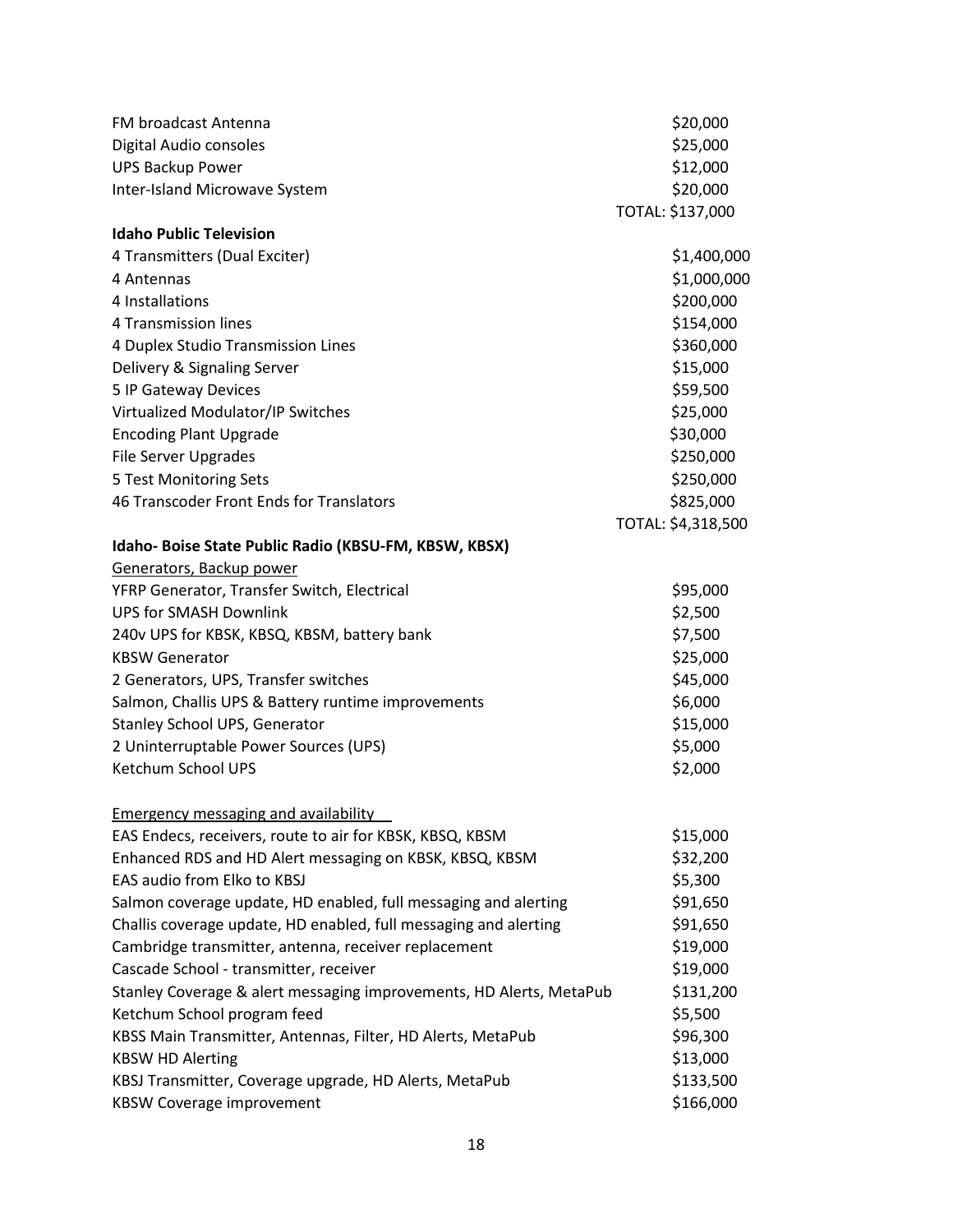| KBSU, KBSX aux site w/ coverage improvement on KBSX         | \$566,300          |
|-------------------------------------------------------------|--------------------|
| 3 Studio Transmission Lines (STL)                           | \$96,000           |
| 2 coverage replacement boosters                             | \$120,000          |
| Other common infrastructure                                 | \$80,158           |
|                                                             | TOTAL \$1,879,758  |
| Illinois Public Media WILL-FM and WILL-TV (Urbana)          |                    |
| <b>FM Transmitter</b>                                       | \$90,000           |
| FM Studio Transmission Line (STL)                           | \$35,000           |
| <b>FM Transmission Antenna</b>                              | \$350,000          |
| <b>TV Transmitter</b>                                       | \$181,000          |
| <b>TV STL</b>                                               | \$45,500           |
| <b>TV Transmission Antenna</b>                              | \$900,000          |
| <b>Transmission Chain Update</b>                            | \$450,000          |
|                                                             | TOTAL: \$2,051,500 |
| Indiana- WFYI-TV and WFYI-FM (Indianapolis)                 |                    |
| 15Kw Transmitter and 2 Exciters                             | \$600,000          |
| <b>FM Antenna</b>                                           | \$35,000           |
| FM Backup Transmission Antenna                              | \$12,000           |
| FM Backup Transmission 200' Tower Renovation                | \$20,000           |
| <b>Transmitter Roof</b>                                     | \$82,000           |
| 800' Tower Painting                                         | \$70,000           |
| Refurbish Radio Control Rooms                               | \$60,000           |
| <b>FM Automation</b>                                        | \$30,000           |
| Power Generator and Transfer Switch                         | \$200,000          |
| Building Modifications to support new generator             | \$15,000           |
| <b>Terminal Equipment</b>                                   | \$15,000           |
| <b>TV Router</b>                                            | \$80,000           |
| Network Refresh                                             | \$125,000          |
|                                                             | TOTAL: \$1,344,000 |
| <b>Iowa Public Radio</b>                                    |                    |
| 1 Transmitter, Transmission Line and Antenna, WOI-FM        | \$875,000          |
| 1 Transmission Line and Studio to Transmitter Link, KSUI-FM | \$325,000          |
|                                                             | TOTAL: \$1,200,000 |
| Kansas - PBS Kansas (Wichita)                               |                    |
| Transmitter, Park City                                      | \$2,025,000        |
| Transmitter, Hutchinson                                     | \$2,025,000        |
| Router                                                      | \$69,000           |
| Encoder                                                     | \$25,000           |
| Encoder/Decoder                                             | \$4,000            |
| Microwave                                                   | \$35,000           |
| Exalt PS & Surge Suppressors                                | \$1,500            |
| Gateway/Firewall                                            | \$2,500            |
| <b>Network Storage Solution</b>                             | \$12,500           |
|                                                             | TOTAL: \$4,199,500 |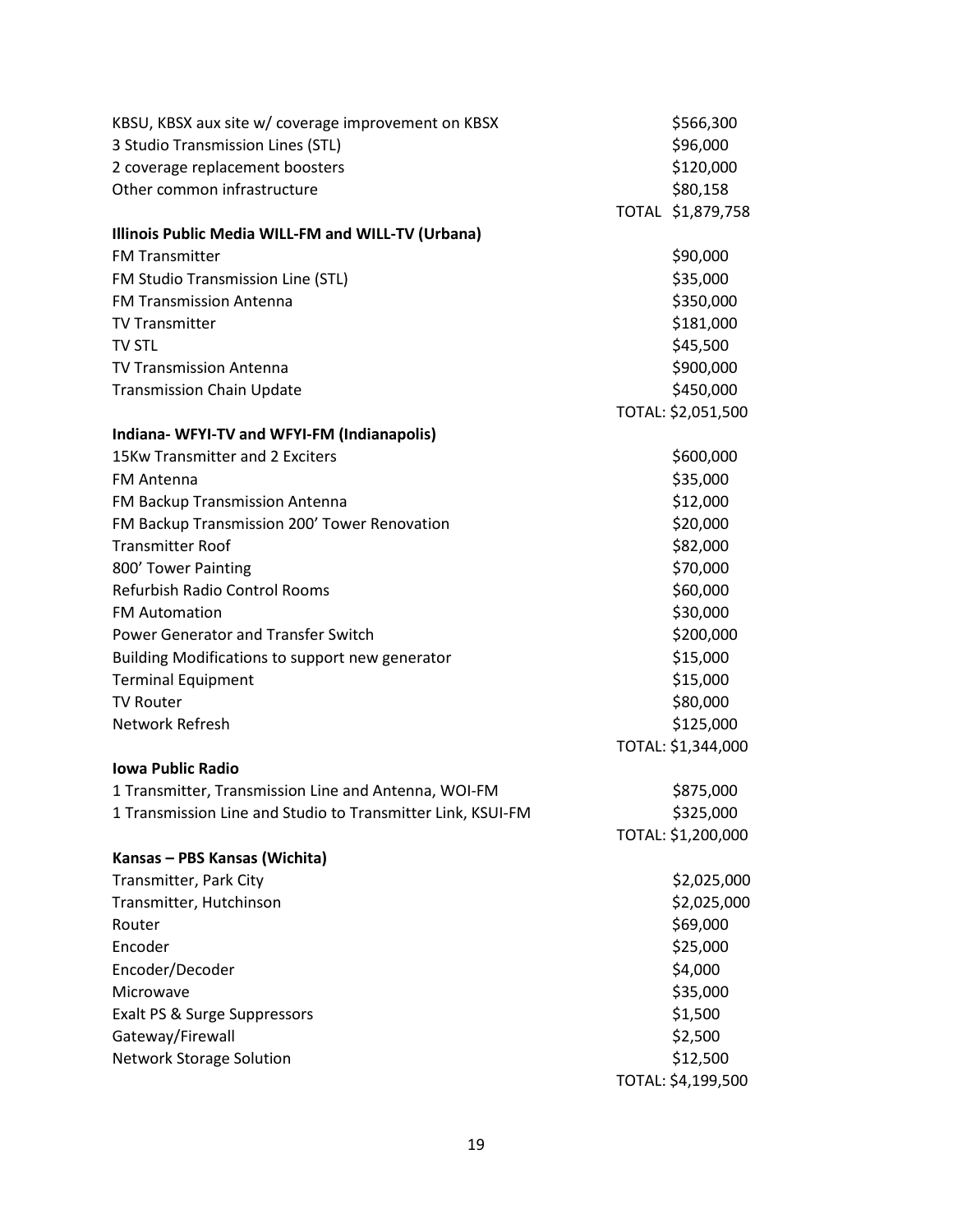| <b>Kentucky Educational Television (KET)</b>                           |                     |
|------------------------------------------------------------------------|---------------------|
| Localized EAS system on 16-station statewide network                   | \$1,500,000         |
| FirstNet Air-to-Ground video over datacast on statewide network        | \$4,345,000         |
| Transmitter site (16 stations) emergency power, HVAC, tower lighting   | \$4,063,000         |
| Network Operations Center emergency power, HVAC, security              | \$1,963,080         |
| Statewide network transmission site expansion to increase rural access | \$12,000,000        |
| Studio to transmitter link/broadcast chain (16 stations)               | \$11,500,000        |
|                                                                        | TOTAL: \$35,371,080 |
| Kentucky- Louisville Public Media                                      |                     |
| New generator at Station                                               | \$75,000            |
| New generator at Tower                                                 | \$75,000            |
| Uninterruptible Power Source at Tower                                  | \$60,000            |
| Replace Studio Transmission Line (STL)                                 | \$20,000            |
| <b>Music Station Collaboration Hardware</b>                            | \$20,000            |
|                                                                        | TOTAL: \$250,000    |
| Kentucky-WKMS-FM (Murray)                                              |                     |
| <b>Back Up Transmitter</b>                                             | \$75,000            |
| <b>Studio Transmission Link (STL)</b>                                  | \$10,000            |
| 4 Number EAS Units                                                     | \$10,780            |
| 2 RDS Units                                                            | \$4,780             |
| Mobile Backup Studio                                                   | \$100,000           |
| 1 Generator                                                            | \$40,000            |
|                                                                        | TOTAL: \$240,560    |
| Louisiana-WYES-TV (New Orleans)                                        |                     |
| Transmitter                                                            | \$1,573,145         |
| Antenna with V polarization                                            | \$566,000           |
| Antenna Installation                                                   | \$280,000           |
| <b>Transmitter Remote Control</b>                                      | \$32,700            |
| <b>Redundant Encoder</b>                                               | \$350,000           |
| Hot Stand-by Studio to Transmitter Link                                | \$69,615            |
| <b>Tower Strengthening</b>                                             | \$100,000           |
|                                                                        | TOTAL: \$2,971,460  |
| Louisiana- WWNO-FM and WRKF-FM (New Orleans and Baton Rouge)           |                     |
| <b>WWNO</b>                                                            |                     |
| Backup generator                                                       | \$125,000           |
| <b>Studio Transmission Line (STL)</b>                                  | \$30,000            |
| Uninterruptable Power Supply (UPS)                                     | \$12,000            |
| <b>Backup Climate Control Studio</b>                                   | \$60,000            |
| <b>EAS Encoder for Transmitter Site</b>                                | \$5,000             |
| Portable Satellite Downlink System (Shared with WRKF-FM)               | \$40,000            |
| <b>Satellite Receivers</b>                                             | \$15,000            |
| <b>KTLN Backup Generator</b>                                           | \$30,000            |
| Codecs (two pairs)                                                     | \$30,000            |
| Backup Internet Equipment                                              | \$10,000            |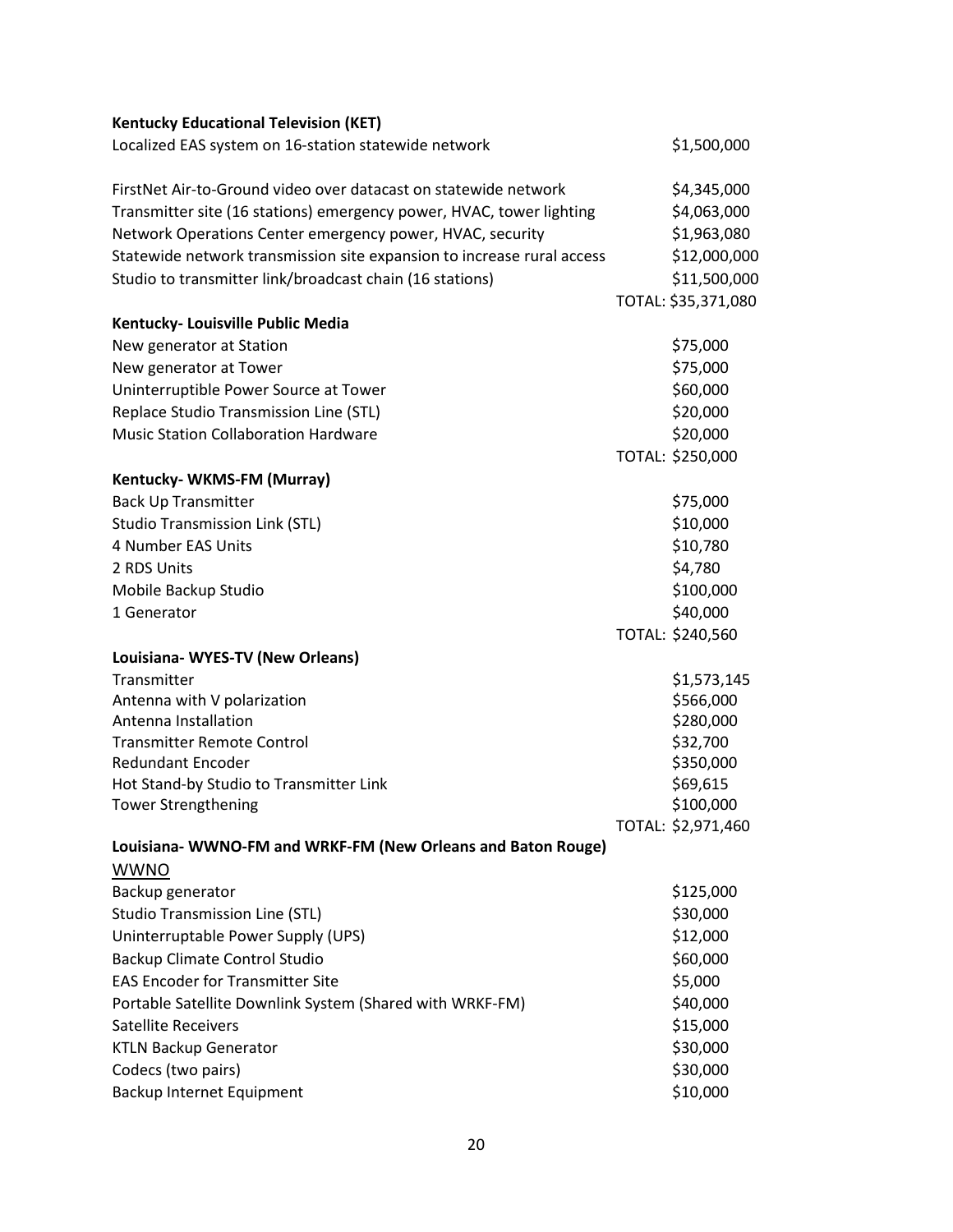| Metapub improvements                                                                           | \$10,000             |
|------------------------------------------------------------------------------------------------|----------------------|
| Digital Online Infrastructure                                                                  | \$10,000             |
| <b>Weather Equipment (FPREN)</b>                                                               | \$50,000             |
| Backup Studio at Office of Emergency Management-shared                                         | \$250,000            |
|                                                                                                | TOTAL: \$677,000     |
| <b>WRKF</b>                                                                                    |                      |
| Backup generator                                                                               | \$100,000            |
| <b>Studio Transmission Link (STL)</b>                                                          | \$30,000             |
| Uninterruptable Power Supply (UPS)                                                             | \$12,000             |
| Backup climate control studio                                                                  | \$10,000             |
| <b>EAS Encoder for Transmitter Site</b>                                                        | \$5,000              |
| <b>Satellite Receivers</b>                                                                     | \$15,000             |
| Codecs (two pairs)                                                                             | \$20,000             |
| Backup Internet Equipment                                                                      | \$10,000             |
| MetaPub Improvements                                                                           | \$10,000             |
| Digital Online Infrastructure                                                                  | \$10,000             |
| <b>Weather Equipment (FPREN)</b>                                                               | \$50,000             |
|                                                                                                | TOTAL: \$297,000     |
| <b>Maryland Public Television</b>                                                              |                      |
| 12 Exciter upgrades to NextGen TV                                                              | \$90,000             |
| 18 Microwave Distribution upgrades                                                             | \$180,000            |
| 3 Fiber Modems                                                                                 | \$30,000             |
| 4 A/V Encoding / Statmux                                                                       | \$160,000            |
| 1 Route Signaling / Announcement                                                               | \$35,000             |
| 5 Integration, rack and cabling                                                                | \$25,000             |
| Integration, rack and cabling for MPT Studios                                                  | \$20,000             |
|                                                                                                | TOTAL: \$540,000     |
| Maryland-WYPR-FM (Baltimore)                                                                   |                      |
| <b>Replacement Transmitter</b>                                                                 | \$136,000            |
| <b>Studio Generator</b>                                                                        | \$100,000            |
| <b>Transmitter and Generator</b>                                                               | \$75,000             |
| New Microwave Links to WYPR                                                                    | \$20,000             |
| 3 Audio Over IP Encoders/Decoders<br><b>10 KVA UPS</b>                                         | \$13,617             |
|                                                                                                | \$10,000<br>\$20,500 |
| Updated HD equipment for enhanced meta data and datacasting<br>New routing system and consoles | \$212,173            |
| Telos Studio Phone VOIP System                                                                 | \$8,563              |
| <b>XTRM Site Air Conditioning</b>                                                              | \$5,900              |
|                                                                                                | TOTAL: \$601,753     |
| <b>Mississippi Public Broadcasting</b>                                                         |                      |
| 6 Tower Maintenance and Repair to meet current standards                                       | \$3,420,000          |
| 5 DTV transmitters                                                                             | \$4,180,000          |
| 8 FM Transmitters                                                                              | \$1,600,000          |
| 18 Emergency Generators (8 Tower, 10 Microwave)                                                | \$970,000            |
| 5 (sets) high intensity LED tower lights (Tower Site)                                          | \$1,200,000          |
| 11 (sets) medium intensity LED tower light systems (Microwave)                                 | \$880,000            |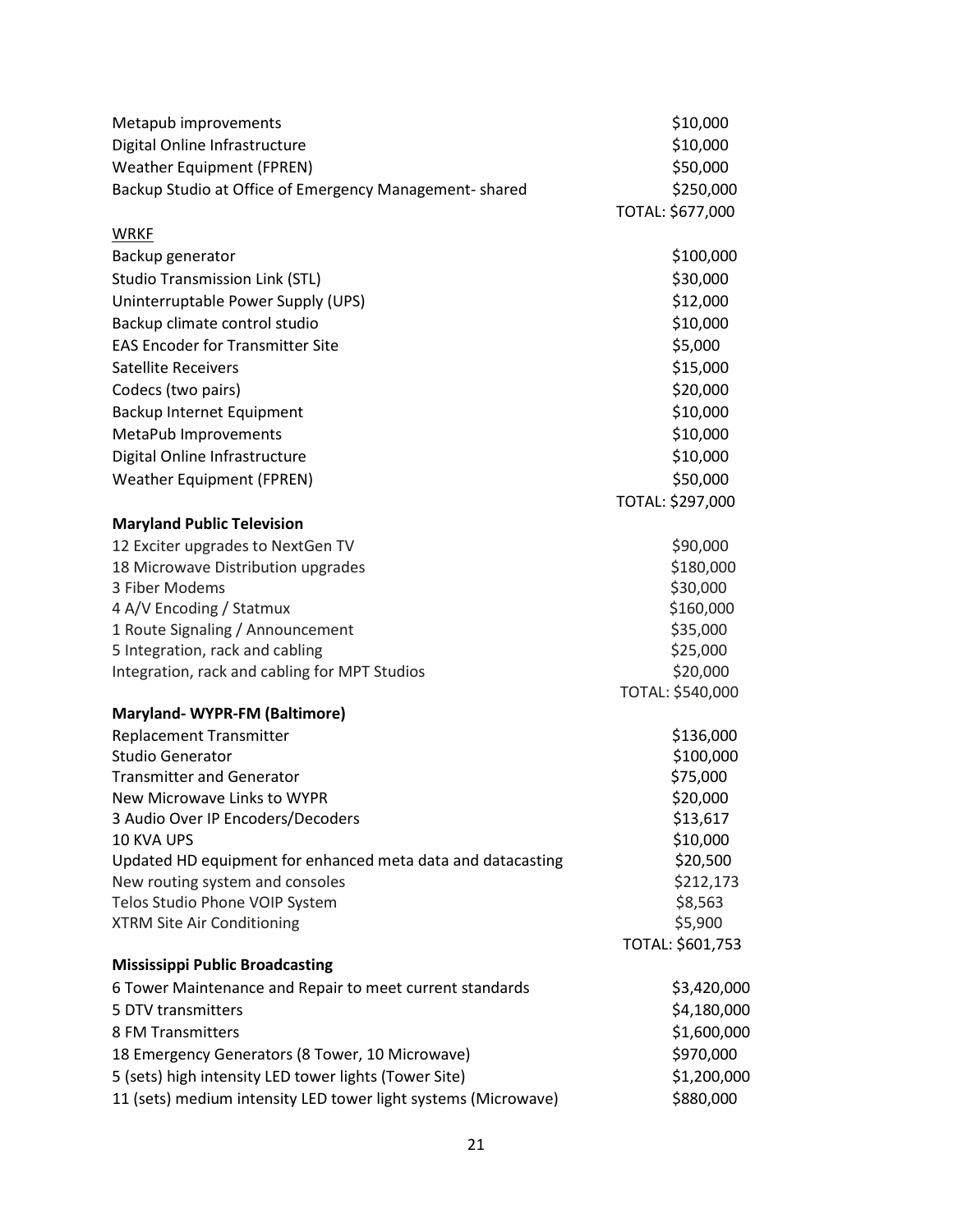| 7 HDFM antennas                                                                         | \$997,000           |
|-----------------------------------------------------------------------------------------|---------------------|
| 8 LAN switches                                                                          | \$32,000            |
| 1 Digital Television Analyzer                                                           | \$80,000            |
| 8 Elevator inspection and repair at tower sites                                         | \$400,000           |
| 3 Monitor DTV/Radio transport signal                                                    | \$15,000            |
| 19 Microwave Link Equipment                                                             | \$2,000,000         |
| 2 Waveguide Transmission Lines                                                          | \$20,000            |
| 1 UPS                                                                                   | \$120,000           |
| 1 Monitoring and Media On Air Equipment                                                 | \$50,000            |
| 1 DTV/FM Audio Compliance Monitoring                                                    | \$15,000            |
|                                                                                         | TOTAL: \$15,979,000 |
| <b>Missouri- KCPT Public Television (Kansas City)</b>                                   |                     |
| <b>NextGen TV Transmitter</b>                                                           | \$2,200,000         |
| Antenna with 30% Vertical Polarization                                                  | \$750,000           |
| <b>Studio Transmitter Link (STL)</b>                                                    | \$100,000           |
| <b>Testing and Monitoring Equipment</b>                                                 | \$50,000            |
|                                                                                         | TOTAL: \$3,100,000  |
| Missouri- St. Louis Public Radio                                                        |                     |
| 3 HD Transmitters                                                                       | \$413,800           |
| FM antenna and transmission line                                                        | \$280,000           |
| HVAC units for transmitter sites                                                        | \$150,000           |
|                                                                                         | TOTAL: \$843,800    |
| <b>Montana PBS</b>                                                                      |                     |
| Routing and distribution, additional services within Network Operations Center \$75,000 |                     |
| <b>HEVC encoders and licensing</b>                                                      | \$250,000           |
| ATSC 3.0 Broadcast Gateway                                                              | \$75,000            |
| ATSC 3.0 System Manager                                                                 | \$50,000            |
| ATSC 3.0 Emergency Alerting                                                             | \$25,000            |
| <b>Mask Filters</b>                                                                     | \$40,000            |
| Replacement of all non-IP microwave links                                               | \$240,000           |
| Replacement of KUFM-TV Missoula transmitter and antenna                                 | \$250,000           |
| Replacement of KBGS-TV Billings transmitter and antenna                                 | \$250,000           |
| Replacement of KUHM-TV Helena antenna                                                   | \$100,000           |
| Replacement of KUGF-TV Great Falls transmitter                                          | \$150,000           |
| Replacement of KUKL-TV transmitter                                                      | \$120,000           |
| Network Operations Center equipment replacements                                        | \$100,000           |
| Test and Monitoring equipment                                                           | \$75,000            |
| KUSM-TV NOC Emergency Generator and UPS                                                 | \$250,000           |
| Microwave site emergency generators                                                     | \$150,000           |
| <b>Systems Integration</b>                                                              | \$100,000           |
|                                                                                         | TOTAL: \$2,400,000  |
| <b>Enhanced Public Safety Infrastructure</b>                                            |                     |
| Montana Department of Emergency Services interconnection                                | \$75,000            |
| <b>Facilities hardening</b>                                                             | \$150,000           |
| Mobile communications from remote incidents                                             | \$50,000            |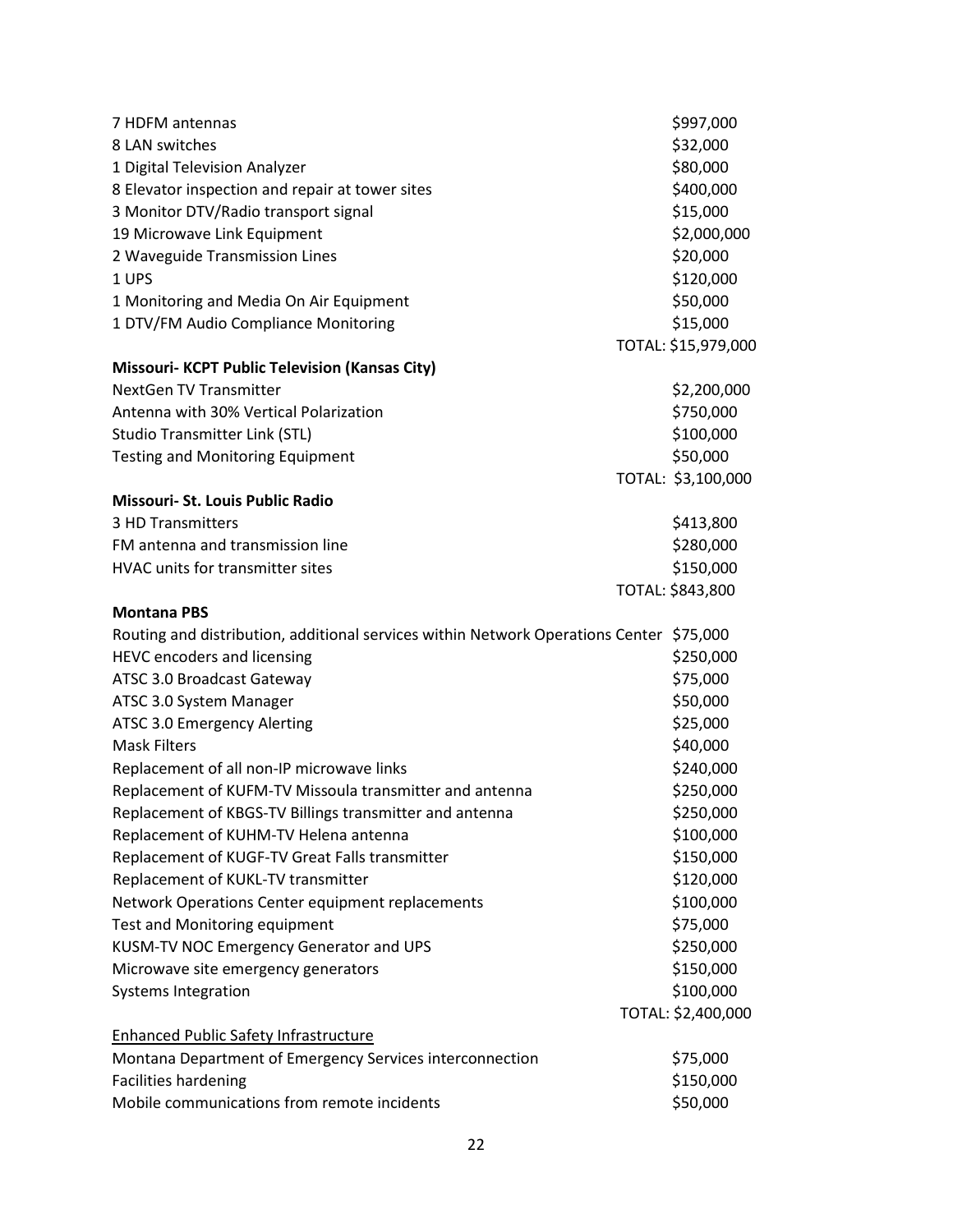| Origination, routing, distribution, storage/encoding equipment for |                    |
|--------------------------------------------------------------------|--------------------|
| improvement of Montana Public Affairs (MPAN)                       | \$200,000          |
| Signal expansion in unserved communities                           |                    |
| (Lewistown, Miles City, Glendive, Dillon)                          | \$400,000          |
|                                                                    | TOTAL: \$875,000   |
| <b>New Hampshire Public Television</b>                             |                    |
| Live captioning system for studio                                  | \$10,000           |
| Master Clock system for broadcast                                  | \$33,000           |
| Replacement UPS for studio                                         | \$60,000           |
| Replace a/c for master control                                     | \$60,000           |
| <b>Transmitter Saddleback</b>                                      | \$500,000          |
| <b>Transmitter Hanover</b>                                         | \$162,000          |
| Burke hardware/software to replace ILC system                      | \$70,000           |
| Replace Main Tower                                                 | \$1,500,00         |
|                                                                    | TOTAL: \$2,445,270 |
| New Jersey- WBGO-FM (Newark)                                       |                    |
| <b>VoIP Phones System Conversion</b>                               | \$11,000           |
| <b>Update Studio Consoles</b>                                      | \$280,000          |
| Update of IT Infrastructure Servers & Security                     | \$70,000           |
| Update of IT Infrastructure Network Switches                       | \$45,000           |
| 4 IP Codecs                                                        | \$25,000           |
| <b>Automation System Replacement</b>                               | \$40,000           |
| 2 On Air Audio Processing Replacement                              | \$25,000           |
| HD Radio Exporter / Importer Replacement                           | \$35,000           |
| Replacement Backup HD Transmitter                                  | \$125,000          |
| 2 Backup STL for both Transmitter Sites                            | \$10,000           |
| Miscellaneous Hardware, Cables, Connectors                         | \$25,000           |
|                                                                    | TOTAL: \$691,000   |
| New Mexico- KRWG TV and KRWG FM (Las Cruces)                       |                    |
| 15 Uninterruptible Power Supplies (UPS)                            | \$27,000           |
| 9 Uninterruptible Power Supplies (UPS)                             | \$16,000           |
| 1 Generator, Transfer Switch                                       | \$400,000          |
| 1 Generator, Transfer Switch                                       | \$250,000          |
| 1 Generator, Transfer Switch                                       | \$150,000          |
| 1 Generator, Transfer Switch                                       | \$150,000          |
| 2 Compliance-Monitoring                                            | \$65,000           |
| 7 Compliance-Monitoring                                            | \$120,000          |
| 1 Main Transmitter \Change over switch                             | \$150,000          |
| 1 Audio Board                                                      | \$75,000           |
| 1 Audio processor                                                  | \$10,000           |
| 1 Back-up EAS SAGE                                                 | \$4,000            |
| 1 RDS Encoder                                                      | \$3,000            |
| 1 FM Automation                                                    | \$30,000           |
| 1 Tower LED Lighting                                               | \$15,000           |
| 1 HVAC unit                                                        | \$250,000          |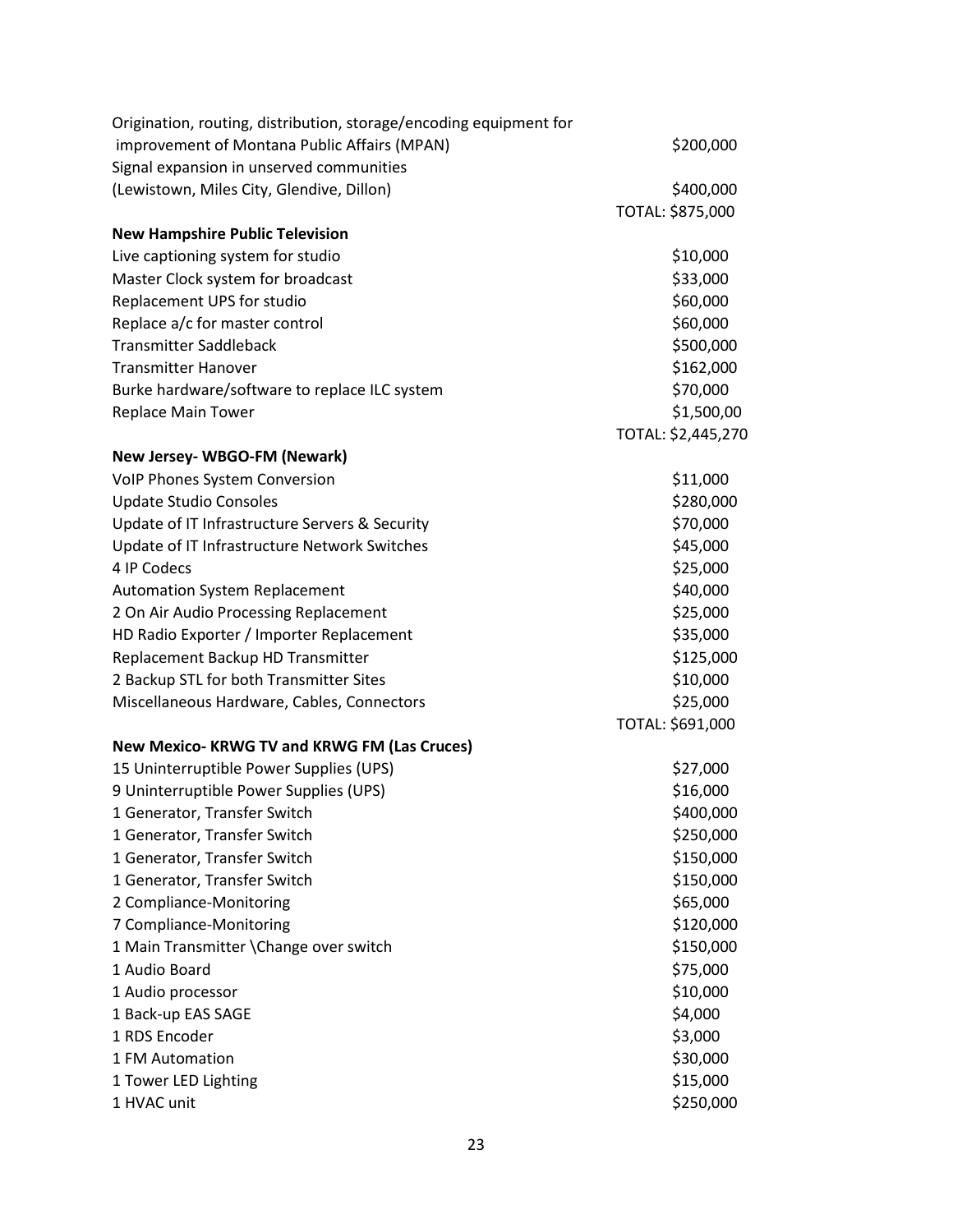| 1 Microwave STL<br>1 New HVAC<br>1 Partition room for new HVAC system<br>1 Replace Electrical feedline to building<br>1 Signal Analyzing Equipment<br>3 Transmitters CrownFM30<br>1 Transmitters CrownFM600<br>1 Transmitters Crown FM250                                                                                                                                                                                                           | \$45,000<br>\$250,000<br>\$10,000<br>\$20,000<br>\$60,000<br>\$12,000<br>\$9,000<br>\$7,000                                |
|-----------------------------------------------------------------------------------------------------------------------------------------------------------------------------------------------------------------------------------------------------------------------------------------------------------------------------------------------------------------------------------------------------------------------------------------------------|----------------------------------------------------------------------------------------------------------------------------|
|                                                                                                                                                                                                                                                                                                                                                                                                                                                     | TOTAL: \$2,128,000                                                                                                         |
| <b>New York Public Radio</b><br>Upgrade and modernize on-air delivery system for remote use<br>Upgrade Microwave STL to auxiliary transmitter site<br>Replace failed, unlicensed microwave STL to main transmitter site<br>Replace wireless intercom system<br>Replace auxiliary transmitter site for WNYC-FM and WQXR<br>1 new generator for WNJP-FM transmitter site<br>Upgrade audio routing and mixing platform                                 | \$1,155,000<br>\$146,750<br>\$181,160<br>\$67,000<br>\$262,000<br>\$50,000<br>\$2,100,000                                  |
|                                                                                                                                                                                                                                                                                                                                                                                                                                                     | TOTAL: \$3,961,910                                                                                                         |
| <b>PBS North Carolina (UNC-TV)</b>                                                                                                                                                                                                                                                                                                                                                                                                                  |                                                                                                                            |
| 14 Primary Uninterruptable Power Supply (UPS)<br>14 Primary Emergency Power Generators<br>13 Redundant Emergency Power Generators<br>Microwave System Replacement (All 50+ Sites)<br>Fiber to transmitters (Full power sites)<br>North Dakota Public Media (Prairie Public)                                                                                                                                                                         | \$8,076,173<br>\$3,822,967<br>\$4,253,205<br>\$2,839,568<br>\$662,131<br>TOTAL: \$19,654,044                               |
| Microwave Intercity System Pkg                                                                                                                                                                                                                                                                                                                                                                                                                      | \$4,750,000                                                                                                                |
| <b>Studio Transmitter Line (STL)</b><br>9 Television Transmitter Pkg<br>10 Radio Transmitter Pkg<br>Generator                                                                                                                                                                                                                                                                                                                                       | \$100,000<br>\$3,150,000<br>\$3,000,000<br>\$200,000<br>TOTAL: \$11,200,000                                                |
| <b>Oklahoma Public Television (OETA)</b><br>Transmitter Replacement (Eufaula, OK)<br>Transmitter and Transmission Line Replacement (KOED - Tulsa, OK)<br>LPTV Sites - transmitter replacement - Qty 13 (OK Statewide Locations)<br>HVAC Replacement - Qty 5 (KETA - OKC, OK)<br>Media Archive Server (KETA - OKC, OK)<br>NOC Facility Upgrades (KETA - OKC, OK)<br>Avid System Upgrade (KETA - OKC, OK)<br>4.5M satellite downlink (KETA - OKC, OK) | \$950,000<br>\$1,750,000<br>\$780,000<br>\$250,000<br>\$32,000<br>\$150,000<br>\$110,000<br>\$27,000<br>TOTAL: \$4,049,000 |

#### **Oklahoma- KOSU-KOSR-KOSN-FM (Oklahoma City/Stillwater/Nowata)**

2 Studio Transmitter Link (STL) KOSU \$45,000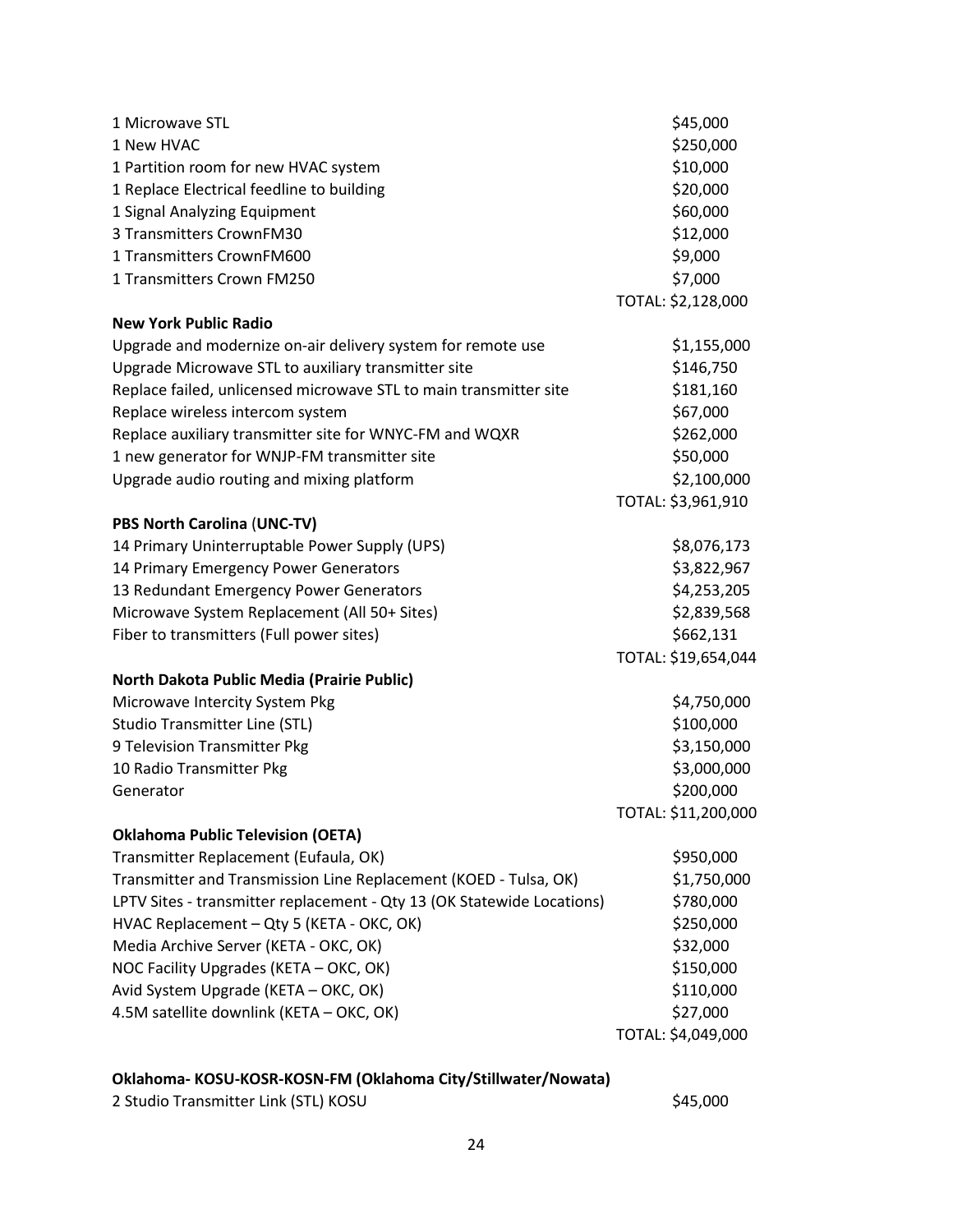| FM Exciter for KOSU                                                    | \$9,000            |
|------------------------------------------------------------------------|--------------------|
| Audio Processor for KOSU                                               | \$9,000            |
| Air Conditioner for KOSU transmitter building                          | \$20,000           |
| Generator replacement for KOSU                                         | \$30,000           |
| Pre-cast concrete transmitter building for KOSN                        | \$75,000           |
| <b>FM Transmitter for KOSN</b>                                         | \$140,000          |
| FM Transmitter for KOSU                                                | \$140,000          |
| Tower Plumb and Re-tension KOSU and KOSN                               | \$16,000           |
| Double Conversion Backup Power Supplies KOSU Studio                    | \$8,800            |
| Comrex Access Multirack Studio Codec                                   | \$5,000            |
| Tieline Gateway Studio Codec                                           | \$6,300            |
| Portable Emergency Transmitter                                         | \$20,000           |
| LED tower light upgrade KOSU                                           | \$187,000          |
| LED tower light upgrade KOSN                                           | \$160,000          |
| Natural Gas generator for KOSR (20kW)                                  | \$25,000           |
| Air Conditioner for Stillwater tower site                              | \$7,000            |
|                                                                        | TOTAL: \$903,100   |
| Oklahoma-KGOU-FM (Norman)                                              |                    |
| Studio and transmitter power generators (3)                            | \$135,000          |
| Exciters (2)                                                           | \$18,000           |
| <b>Broadcast Microwave System</b>                                      | \$6,500            |
| Transmitter monitoring/remote control for Norman auxiliary transmitter | \$1,200            |
| Studio Consoles with Nodes (2)                                         | \$28,000           |
| Backup broadcast and digital studio (remote/offsite)                   | \$75,000           |
| Backup A/C for main studio                                             | \$15,000           |
| Portable Emergency Transmitter                                         | \$15,000           |
| Upgrade and relocate Norman auxiliary transmitter (offsite)            | \$25,000           |
|                                                                        | TOTAL: \$318,700   |
| Utah-KRCL-FM (Salt Lake City)                                          |                    |
| Transmitter replacements                                               | \$80,000           |
| Digital on-air console board                                           | \$100,000          |
| Microwave link                                                         | \$5,000            |
|                                                                        | TOTAL: \$185,000   |
| <b>Vermont PBS</b>                                                     |                    |
| 2 Transmitters                                                         | \$300,000          |
| 4 Uninterrupted Power Supply (UPS)                                     | \$1,250,000        |
| 5 Microwaves                                                           | \$351,000          |
| 1 Repeater Microwave                                                   | \$40,000           |
| 4 Transfer Switches                                                    | \$48,000           |
| 3 HVACs                                                                | \$90,000           |
|                                                                        | TOTAL: \$2,079,000 |
| <b>Vermont Public Radio</b>                                            |                    |
| <b>WVBA Transmission Equipment</b>                                     | \$49,000           |
| <b>WVXR Transmission Equipment</b>                                     | \$25,000           |
| <b>WBTN-FM Tower Lighting Replacement</b>                              | \$20,000           |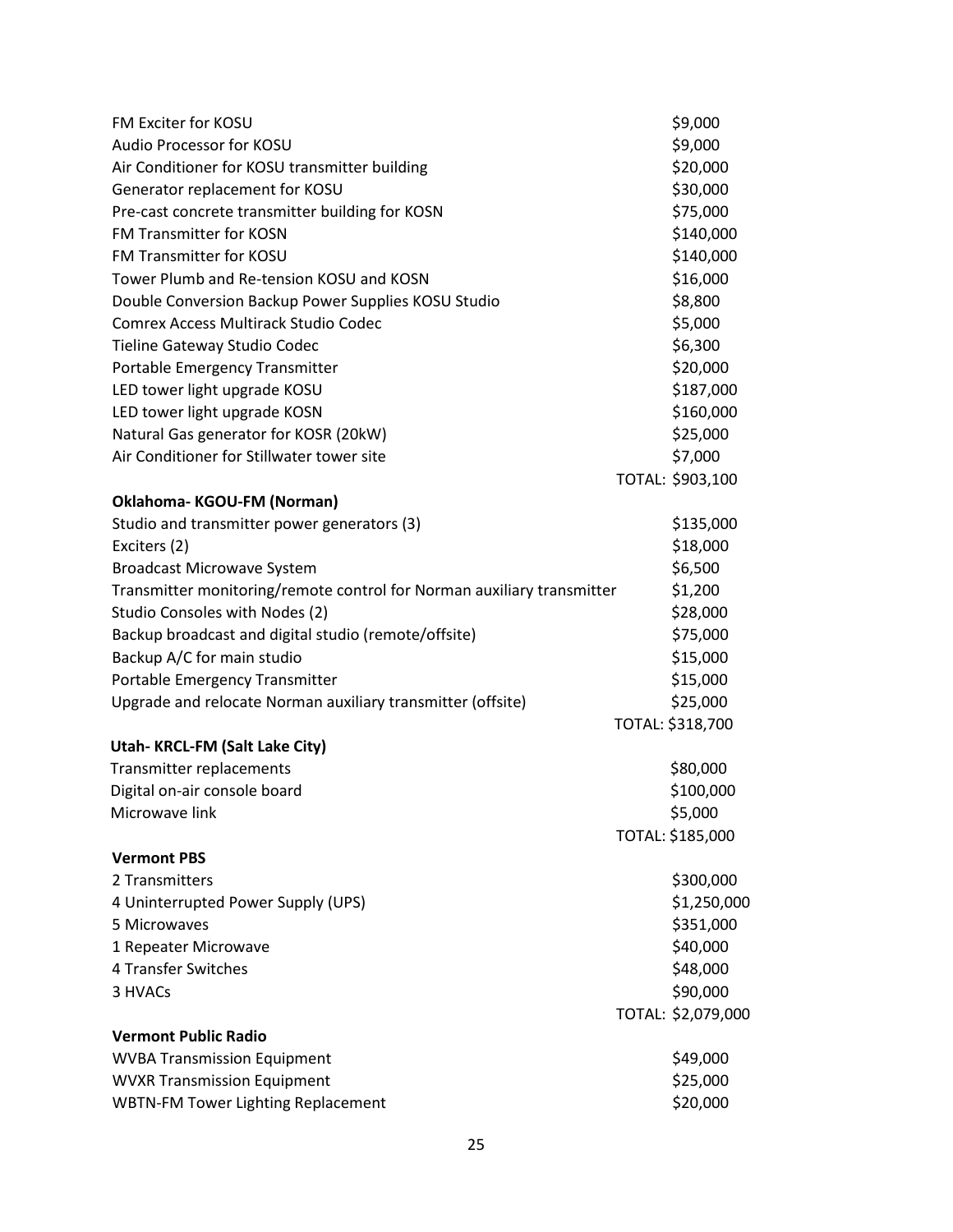| WVPS, WOXR, WVTQ Studio to Transmitter Link Replacement<br>\$65,000<br>\$7,500<br><b>WVTX Transmission Equipment</b><br>TOTAL: \$181,500<br><b>Washington-KBTC Public Television (Tacoma)</b><br>Transmitters - Full Power with redundant exciters and drivers<br>\$1,625,000<br>\$535,000<br>Antennas - Circular Polarized<br>\$273,000<br><b>Transmission Line</b><br>\$900,000<br>Generators<br>\$150,000<br><b>UPS Systems</b><br>\$205,000<br><b>Test and Compliance Monitoring</b><br>\$250,000<br>Encoding<br>\$375,000<br><b>Studio Transmission Line (STL)</b><br><b>Remote Control</b><br>\$75,000<br>\$55,000<br><b>Tower Lighting</b><br>TOTAL: \$4,443,000<br>West Virginia Public Media<br>5 Antennas and 5 Translators<br>\$2,200,000<br>TOTAL: \$2,200,000<br><b>Wisconsin- Milwaukee PBS</b><br><b>Station Facility Backup Generator</b><br>\$250,000<br><b>Station Facility UPS</b><br>\$120,000<br>\$55,000<br><b>Station Facility Power Distribution</b><br><b>Broadcast Transmission Chair Update</b><br>\$495,000<br>TOTAL: \$920,000<br>Wisconsin Public Radio- WERN, WHAD, WHA and WLSU<br>\$1,995,000<br>23 Transmitters<br>\$1,400,000<br>8 Generators<br>\$95,000<br>19 Uninterruptable Power Supplies (UPS)<br>\$890,000<br>10 Antennas<br>\$600,000<br>14 Studio Transmission Lines (STL)<br>TOTAL: \$6,565,000<br>Wisconsin Public Television- WHLA, WPNE, WHA, WHRM, WLEF and WHWC<br>1 Transmitter<br>\$300,000<br>\$600,000<br>2 Generators<br>\$80,000<br>1 UPS<br>\$1,500,000<br>5 STL<br>TOTAL: \$2,480,000<br><b>Wyoming PBS</b><br>1 Transmitter (Dual Exciter)<br>\$350,000<br>2 Transmitter Upgrades<br>\$260,000<br>\$300,000<br>3 Antennas<br>\$270,000<br>3 Duplex Studio Transmission Lines<br>\$30,000<br><b>Encoding Plant Upgrade</b> | Rupurt and Newbury Translator Transmission Equipment | \$15,000 |
|--------------------------------------------------------------------------------------------------------------------------------------------------------------------------------------------------------------------------------------------------------------------------------------------------------------------------------------------------------------------------------------------------------------------------------------------------------------------------------------------------------------------------------------------------------------------------------------------------------------------------------------------------------------------------------------------------------------------------------------------------------------------------------------------------------------------------------------------------------------------------------------------------------------------------------------------------------------------------------------------------------------------------------------------------------------------------------------------------------------------------------------------------------------------------------------------------------------------------------------------------------------------------------------------------------------------------------------------------------------------------------------------------------------------------------------------------------------------------------------------------------------------------------------------------------------------------------------------------------------------------------------------------------------------------------------------------------------------------------------------------------------------------------------|------------------------------------------------------|----------|
|                                                                                                                                                                                                                                                                                                                                                                                                                                                                                                                                                                                                                                                                                                                                                                                                                                                                                                                                                                                                                                                                                                                                                                                                                                                                                                                                                                                                                                                                                                                                                                                                                                                                                                                                                                                      |                                                      |          |
|                                                                                                                                                                                                                                                                                                                                                                                                                                                                                                                                                                                                                                                                                                                                                                                                                                                                                                                                                                                                                                                                                                                                                                                                                                                                                                                                                                                                                                                                                                                                                                                                                                                                                                                                                                                      |                                                      |          |
|                                                                                                                                                                                                                                                                                                                                                                                                                                                                                                                                                                                                                                                                                                                                                                                                                                                                                                                                                                                                                                                                                                                                                                                                                                                                                                                                                                                                                                                                                                                                                                                                                                                                                                                                                                                      |                                                      |          |
|                                                                                                                                                                                                                                                                                                                                                                                                                                                                                                                                                                                                                                                                                                                                                                                                                                                                                                                                                                                                                                                                                                                                                                                                                                                                                                                                                                                                                                                                                                                                                                                                                                                                                                                                                                                      |                                                      |          |
|                                                                                                                                                                                                                                                                                                                                                                                                                                                                                                                                                                                                                                                                                                                                                                                                                                                                                                                                                                                                                                                                                                                                                                                                                                                                                                                                                                                                                                                                                                                                                                                                                                                                                                                                                                                      |                                                      |          |
|                                                                                                                                                                                                                                                                                                                                                                                                                                                                                                                                                                                                                                                                                                                                                                                                                                                                                                                                                                                                                                                                                                                                                                                                                                                                                                                                                                                                                                                                                                                                                                                                                                                                                                                                                                                      |                                                      |          |
|                                                                                                                                                                                                                                                                                                                                                                                                                                                                                                                                                                                                                                                                                                                                                                                                                                                                                                                                                                                                                                                                                                                                                                                                                                                                                                                                                                                                                                                                                                                                                                                                                                                                                                                                                                                      |                                                      |          |
|                                                                                                                                                                                                                                                                                                                                                                                                                                                                                                                                                                                                                                                                                                                                                                                                                                                                                                                                                                                                                                                                                                                                                                                                                                                                                                                                                                                                                                                                                                                                                                                                                                                                                                                                                                                      |                                                      |          |
|                                                                                                                                                                                                                                                                                                                                                                                                                                                                                                                                                                                                                                                                                                                                                                                                                                                                                                                                                                                                                                                                                                                                                                                                                                                                                                                                                                                                                                                                                                                                                                                                                                                                                                                                                                                      |                                                      |          |
|                                                                                                                                                                                                                                                                                                                                                                                                                                                                                                                                                                                                                                                                                                                                                                                                                                                                                                                                                                                                                                                                                                                                                                                                                                                                                                                                                                                                                                                                                                                                                                                                                                                                                                                                                                                      |                                                      |          |
|                                                                                                                                                                                                                                                                                                                                                                                                                                                                                                                                                                                                                                                                                                                                                                                                                                                                                                                                                                                                                                                                                                                                                                                                                                                                                                                                                                                                                                                                                                                                                                                                                                                                                                                                                                                      |                                                      |          |
|                                                                                                                                                                                                                                                                                                                                                                                                                                                                                                                                                                                                                                                                                                                                                                                                                                                                                                                                                                                                                                                                                                                                                                                                                                                                                                                                                                                                                                                                                                                                                                                                                                                                                                                                                                                      |                                                      |          |
|                                                                                                                                                                                                                                                                                                                                                                                                                                                                                                                                                                                                                                                                                                                                                                                                                                                                                                                                                                                                                                                                                                                                                                                                                                                                                                                                                                                                                                                                                                                                                                                                                                                                                                                                                                                      |                                                      |          |
|                                                                                                                                                                                                                                                                                                                                                                                                                                                                                                                                                                                                                                                                                                                                                                                                                                                                                                                                                                                                                                                                                                                                                                                                                                                                                                                                                                                                                                                                                                                                                                                                                                                                                                                                                                                      |                                                      |          |
|                                                                                                                                                                                                                                                                                                                                                                                                                                                                                                                                                                                                                                                                                                                                                                                                                                                                                                                                                                                                                                                                                                                                                                                                                                                                                                                                                                                                                                                                                                                                                                                                                                                                                                                                                                                      |                                                      |          |
|                                                                                                                                                                                                                                                                                                                                                                                                                                                                                                                                                                                                                                                                                                                                                                                                                                                                                                                                                                                                                                                                                                                                                                                                                                                                                                                                                                                                                                                                                                                                                                                                                                                                                                                                                                                      |                                                      |          |
|                                                                                                                                                                                                                                                                                                                                                                                                                                                                                                                                                                                                                                                                                                                                                                                                                                                                                                                                                                                                                                                                                                                                                                                                                                                                                                                                                                                                                                                                                                                                                                                                                                                                                                                                                                                      |                                                      |          |
|                                                                                                                                                                                                                                                                                                                                                                                                                                                                                                                                                                                                                                                                                                                                                                                                                                                                                                                                                                                                                                                                                                                                                                                                                                                                                                                                                                                                                                                                                                                                                                                                                                                                                                                                                                                      |                                                      |          |
|                                                                                                                                                                                                                                                                                                                                                                                                                                                                                                                                                                                                                                                                                                                                                                                                                                                                                                                                                                                                                                                                                                                                                                                                                                                                                                                                                                                                                                                                                                                                                                                                                                                                                                                                                                                      |                                                      |          |
|                                                                                                                                                                                                                                                                                                                                                                                                                                                                                                                                                                                                                                                                                                                                                                                                                                                                                                                                                                                                                                                                                                                                                                                                                                                                                                                                                                                                                                                                                                                                                                                                                                                                                                                                                                                      |                                                      |          |
|                                                                                                                                                                                                                                                                                                                                                                                                                                                                                                                                                                                                                                                                                                                                                                                                                                                                                                                                                                                                                                                                                                                                                                                                                                                                                                                                                                                                                                                                                                                                                                                                                                                                                                                                                                                      |                                                      |          |
|                                                                                                                                                                                                                                                                                                                                                                                                                                                                                                                                                                                                                                                                                                                                                                                                                                                                                                                                                                                                                                                                                                                                                                                                                                                                                                                                                                                                                                                                                                                                                                                                                                                                                                                                                                                      |                                                      |          |
|                                                                                                                                                                                                                                                                                                                                                                                                                                                                                                                                                                                                                                                                                                                                                                                                                                                                                                                                                                                                                                                                                                                                                                                                                                                                                                                                                                                                                                                                                                                                                                                                                                                                                                                                                                                      |                                                      |          |
|                                                                                                                                                                                                                                                                                                                                                                                                                                                                                                                                                                                                                                                                                                                                                                                                                                                                                                                                                                                                                                                                                                                                                                                                                                                                                                                                                                                                                                                                                                                                                                                                                                                                                                                                                                                      |                                                      |          |
|                                                                                                                                                                                                                                                                                                                                                                                                                                                                                                                                                                                                                                                                                                                                                                                                                                                                                                                                                                                                                                                                                                                                                                                                                                                                                                                                                                                                                                                                                                                                                                                                                                                                                                                                                                                      |                                                      |          |
|                                                                                                                                                                                                                                                                                                                                                                                                                                                                                                                                                                                                                                                                                                                                                                                                                                                                                                                                                                                                                                                                                                                                                                                                                                                                                                                                                                                                                                                                                                                                                                                                                                                                                                                                                                                      |                                                      |          |
|                                                                                                                                                                                                                                                                                                                                                                                                                                                                                                                                                                                                                                                                                                                                                                                                                                                                                                                                                                                                                                                                                                                                                                                                                                                                                                                                                                                                                                                                                                                                                                                                                                                                                                                                                                                      |                                                      |          |
|                                                                                                                                                                                                                                                                                                                                                                                                                                                                                                                                                                                                                                                                                                                                                                                                                                                                                                                                                                                                                                                                                                                                                                                                                                                                                                                                                                                                                                                                                                                                                                                                                                                                                                                                                                                      |                                                      |          |
|                                                                                                                                                                                                                                                                                                                                                                                                                                                                                                                                                                                                                                                                                                                                                                                                                                                                                                                                                                                                                                                                                                                                                                                                                                                                                                                                                                                                                                                                                                                                                                                                                                                                                                                                                                                      |                                                      |          |
|                                                                                                                                                                                                                                                                                                                                                                                                                                                                                                                                                                                                                                                                                                                                                                                                                                                                                                                                                                                                                                                                                                                                                                                                                                                                                                                                                                                                                                                                                                                                                                                                                                                                                                                                                                                      |                                                      |          |
|                                                                                                                                                                                                                                                                                                                                                                                                                                                                                                                                                                                                                                                                                                                                                                                                                                                                                                                                                                                                                                                                                                                                                                                                                                                                                                                                                                                                                                                                                                                                                                                                                                                                                                                                                                                      |                                                      |          |
|                                                                                                                                                                                                                                                                                                                                                                                                                                                                                                                                                                                                                                                                                                                                                                                                                                                                                                                                                                                                                                                                                                                                                                                                                                                                                                                                                                                                                                                                                                                                                                                                                                                                                                                                                                                      |                                                      |          |
|                                                                                                                                                                                                                                                                                                                                                                                                                                                                                                                                                                                                                                                                                                                                                                                                                                                                                                                                                                                                                                                                                                                                                                                                                                                                                                                                                                                                                                                                                                                                                                                                                                                                                                                                                                                      |                                                      |          |
|                                                                                                                                                                                                                                                                                                                                                                                                                                                                                                                                                                                                                                                                                                                                                                                                                                                                                                                                                                                                                                                                                                                                                                                                                                                                                                                                                                                                                                                                                                                                                                                                                                                                                                                                                                                      |                                                      |          |
|                                                                                                                                                                                                                                                                                                                                                                                                                                                                                                                                                                                                                                                                                                                                                                                                                                                                                                                                                                                                                                                                                                                                                                                                                                                                                                                                                                                                                                                                                                                                                                                                                                                                                                                                                                                      |                                                      |          |
|                                                                                                                                                                                                                                                                                                                                                                                                                                                                                                                                                                                                                                                                                                                                                                                                                                                                                                                                                                                                                                                                                                                                                                                                                                                                                                                                                                                                                                                                                                                                                                                                                                                                                                                                                                                      |                                                      |          |
|                                                                                                                                                                                                                                                                                                                                                                                                                                                                                                                                                                                                                                                                                                                                                                                                                                                                                                                                                                                                                                                                                                                                                                                                                                                                                                                                                                                                                                                                                                                                                                                                                                                                                                                                                                                      |                                                      |          |
|                                                                                                                                                                                                                                                                                                                                                                                                                                                                                                                                                                                                                                                                                                                                                                                                                                                                                                                                                                                                                                                                                                                                                                                                                                                                                                                                                                                                                                                                                                                                                                                                                                                                                                                                                                                      |                                                      |          |
|                                                                                                                                                                                                                                                                                                                                                                                                                                                                                                                                                                                                                                                                                                                                                                                                                                                                                                                                                                                                                                                                                                                                                                                                                                                                                                                                                                                                                                                                                                                                                                                                                                                                                                                                                                                      |                                                      |          |
|                                                                                                                                                                                                                                                                                                                                                                                                                                                                                                                                                                                                                                                                                                                                                                                                                                                                                                                                                                                                                                                                                                                                                                                                                                                                                                                                                                                                                                                                                                                                                                                                                                                                                                                                                                                      |                                                      |          |
|                                                                                                                                                                                                                                                                                                                                                                                                                                                                                                                                                                                                                                                                                                                                                                                                                                                                                                                                                                                                                                                                                                                                                                                                                                                                                                                                                                                                                                                                                                                                                                                                                                                                                                                                                                                      |                                                      |          |
|                                                                                                                                                                                                                                                                                                                                                                                                                                                                                                                                                                                                                                                                                                                                                                                                                                                                                                                                                                                                                                                                                                                                                                                                                                                                                                                                                                                                                                                                                                                                                                                                                                                                                                                                                                                      |                                                      |          |
|                                                                                                                                                                                                                                                                                                                                                                                                                                                                                                                                                                                                                                                                                                                                                                                                                                                                                                                                                                                                                                                                                                                                                                                                                                                                                                                                                                                                                                                                                                                                                                                                                                                                                                                                                                                      |                                                      |          |